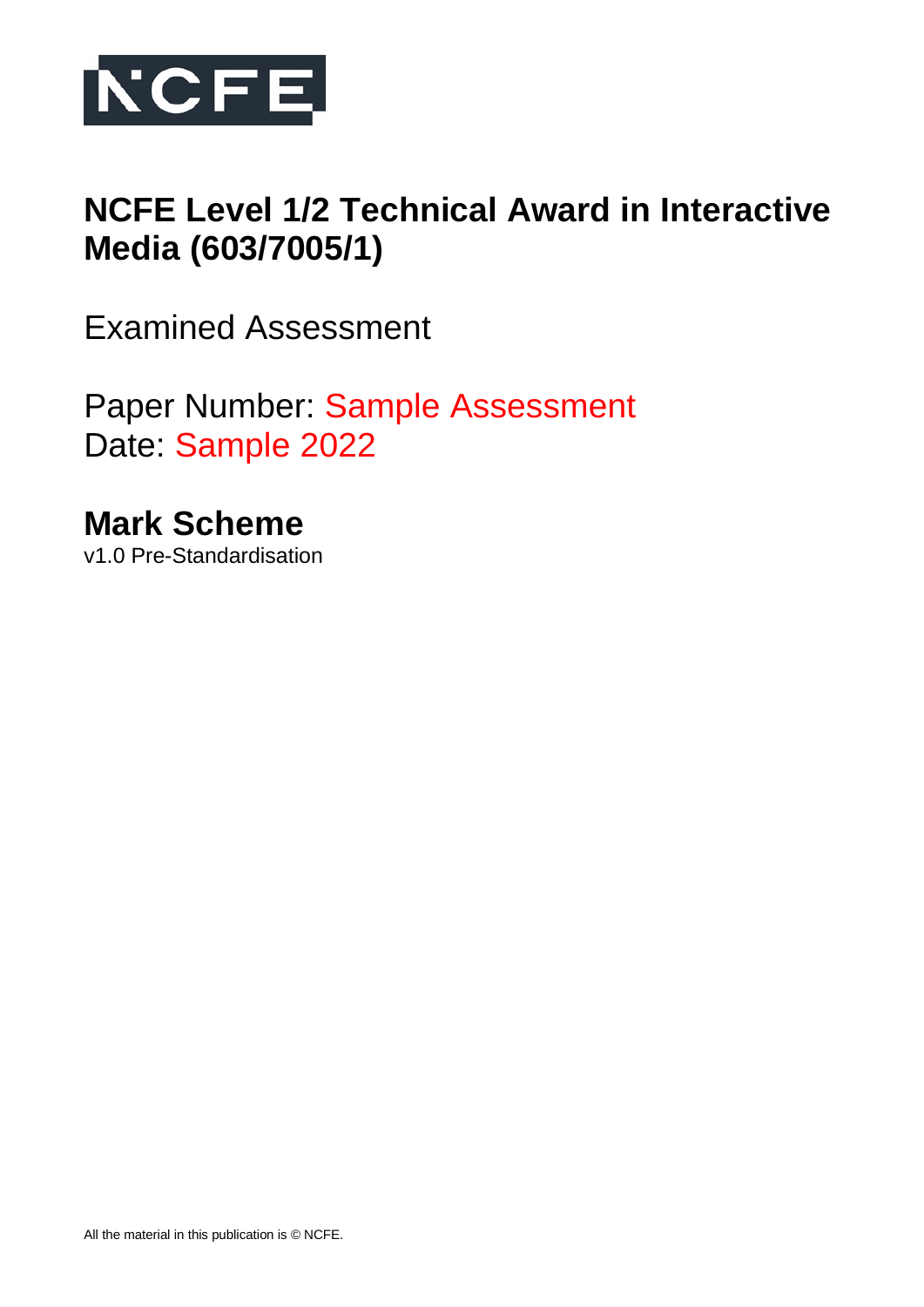This mark scheme has been written by the assessment writer and refined, alongside the relevant questions, by a panel of subject experts through the external assessment writing process and at standardisation meetings.

The purpose of this mark scheme is to give you:

- examples and criteria of the types of response expected from a learner
- information on how individual marks are to be awarded
- the allocated assessment objective(s) and total mark for each question.

# **Marking guidelines**

#### **General guidelines**

You must apply the following marking guidelines to all marking undertaken throughout the marking period. This is to ensure fairness to all learners, who must receive the same treatment. You must mark the first learner in exactly the same way as you mark the last.

- The mark scheme must be referred to throughout the marking period and applied consistently, do not change your approach to marking once you have been standardised.
- Reward learners positively giving credit for what they have shown, rather than what they might have omitted.
- Utilise the whole mark range and always award full marks when the response merits them.
- Be prepared to award zero marks if the learner's response has no creditworthy material.
- Do not credit irrelevant material that does not answer the question, no matter how impressive the response might be.
- The marks awarded for each response should be clearly and legibly recorded in the grid on the front of the question paper.
- If you are in any doubt about the application of the mark scheme, you must consult with your team leader or the chief examiner.

#### **Guidelines for using extended response marking grids**

Extended response marking grids have been designed to award a learner's response holistically and should follow a best-fit approach. The grids are broken down into levels, with each level having an associated descriptor indicating the performance at that level. You should determine the level before determining the mark.

When determining a level, you should use a bottom up approach. If the response meets all the descriptors in the lowest level, you should move to the next one, and so on, until the response matches the level descriptor. Remember to look at the overall quality of the response and reward learners positively, rather than focussing on small omissions. If the response covers aspects at different levels, you should use a best-fit approach at this stage, and use the available marks within the level to credit the response appropriately.

When determining a mark, your decision should be based on the quality of the response in relation to the descriptors. You must also consider the relative weightings of the assessment objectives, so as not to over/under credit a response. Standardisation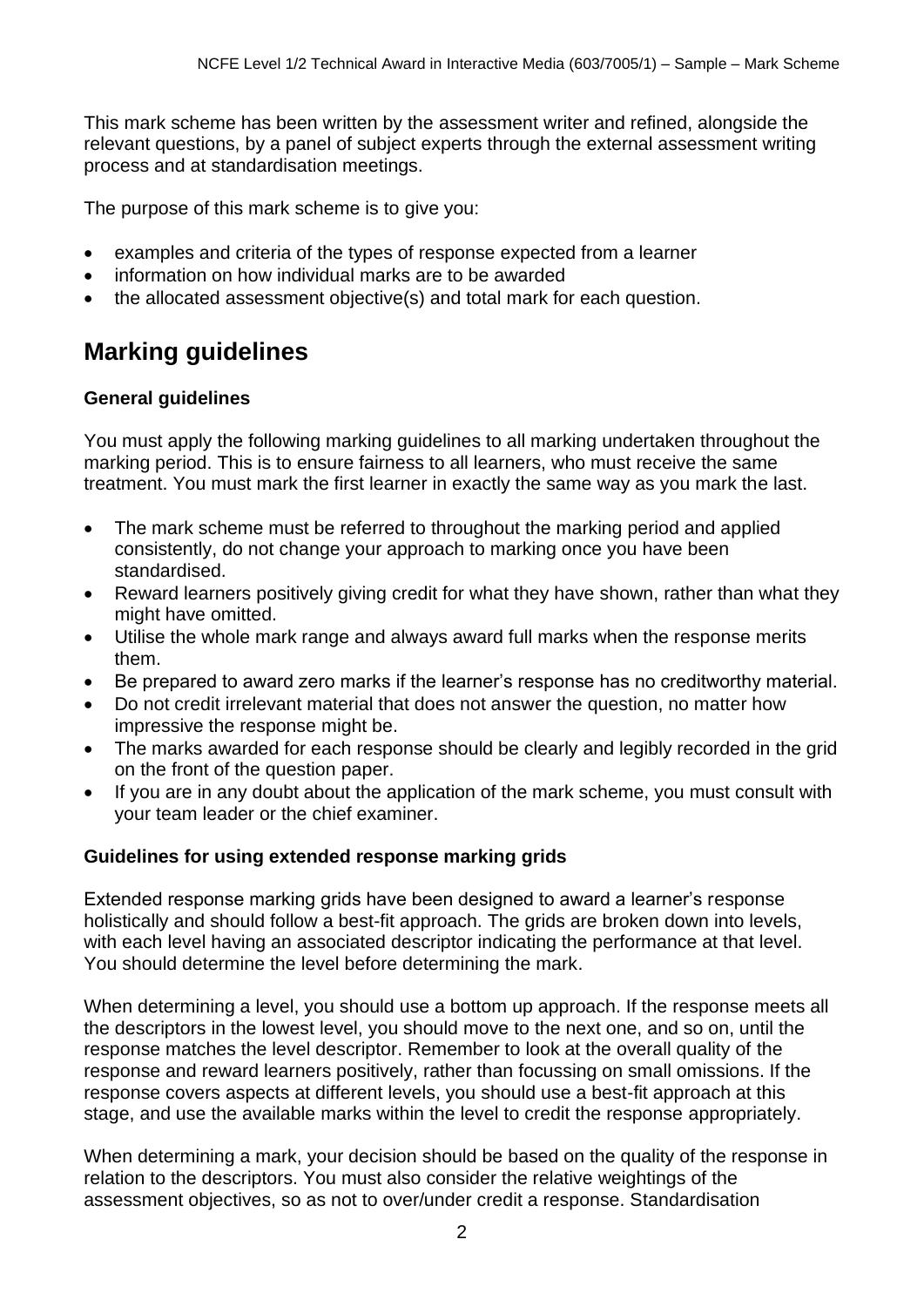materials, marked by the chief examiner, will help you with determining a mark. You will be able to use exemplar learner responses to compare to live responses, to decide if it is the same, better or worse.

You are reminded that the indicative content provided under the marking grid is there as a guide, and therefore you must credit any other suitable responses a learner may produce. It is not a requirement either, that learners must cover all of the indicative content to be awarded full marks.

# **Assessment objectives**

This unit requires learners to:

| <b>AO1</b>      | Recall knowledge and show understanding.<br>The emphasis here is for learners to recall and communicate the fundamental<br>elements of knowledge and understanding.                |
|-----------------|------------------------------------------------------------------------------------------------------------------------------------------------------------------------------------|
| AO <sub>2</sub> | Apply knowledge and understanding.<br>The emphasis here is for learners to apply their knowledge and understanding<br>to real-world contexts and novel situations.                 |
| AO <sub>3</sub> | Analyse and evaluate knowledge and understanding.<br>The emphasis here is for learners to develop analytical thinking skills to make<br>reasoned judgements and reach conclusions. |

The weightings of each assessment objective can be found in the qualification specification.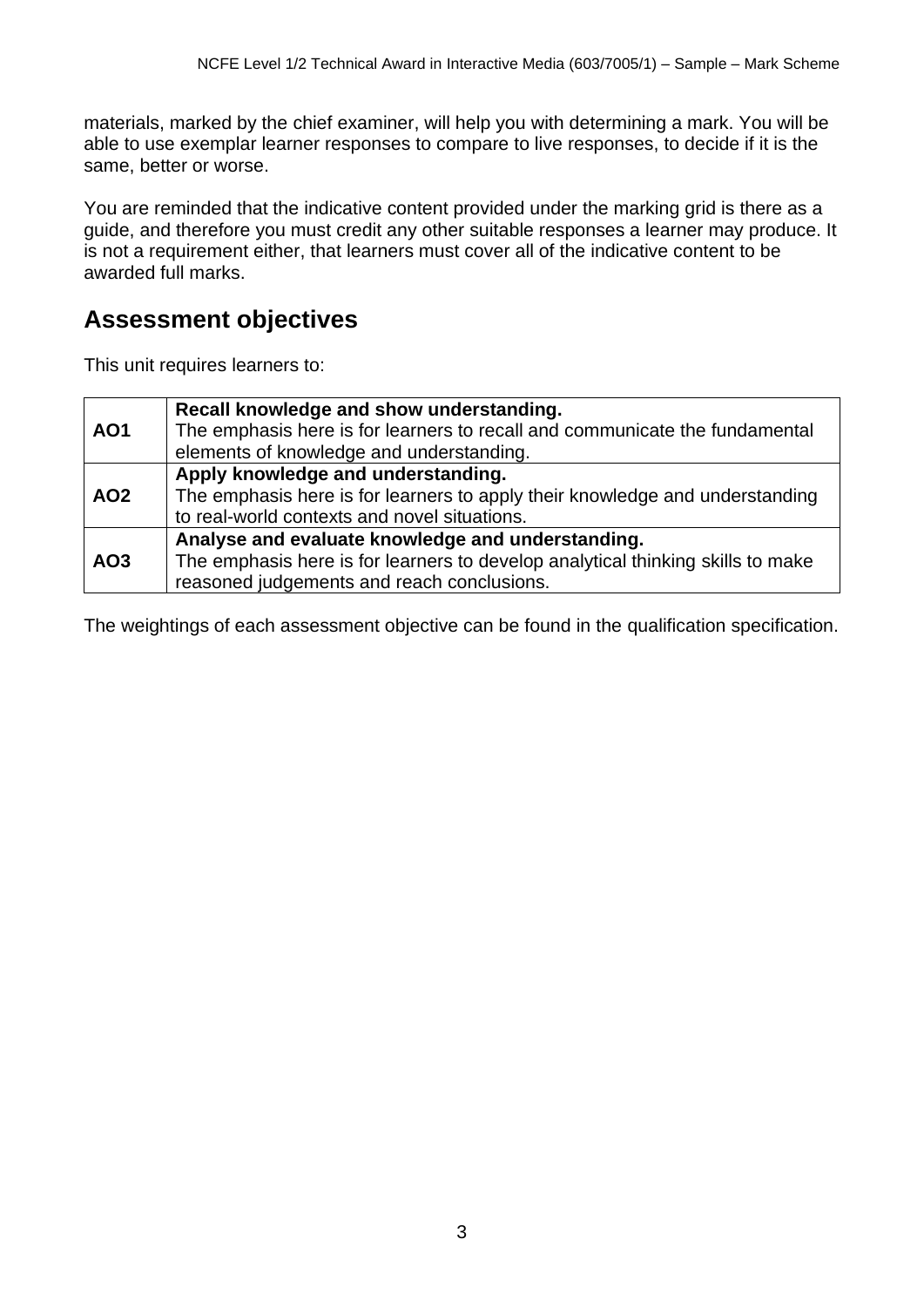| <b>Question</b> | <b>Mark scheme</b> | ™otal |
|-----------------|--------------------|-------|
|                 |                    | marks |

### **Section A Total for this section: 20 marks**

| Which one of the following is not a type of interactive media<br>product used for promotion? | $AO1=1$ |
|----------------------------------------------------------------------------------------------|---------|
| A. Augmented reality<br>B. eLearning platform<br>C. Mobile app<br>D. Virtual reality         |         |
| Answer: B (eLearning platform)                                                               |         |

| 2 | Which one of the following is a psychographic trait? |         |
|---|------------------------------------------------------|---------|
|   | A. Ethnicity                                         | $AO1=1$ |
|   | <b>B.</b> Gender                                     |         |
|   | C. Income                                            |         |
|   | D. Lifestyle                                         |         |
|   |                                                      |         |
|   | Answer: D (Lifestyle)                                |         |

| 3 | Which one of the following is not a media asset? |         |
|---|--------------------------------------------------|---------|
|   | A. Audio                                         | $AO1=1$ |
|   | <b>B.</b> Computer                               |         |
|   | C. Images<br>D: Video                            |         |
|   |                                                  |         |
|   | Answer: B (Computer)                             |         |

| Name one common file type for an image.<br>Award one mark for identifying any one of the following: | $AO1=1$ |
|-----------------------------------------------------------------------------------------------------|---------|
| JPEG(1)<br><b>PNG (1)</b><br>$\bullet$                                                              |         |
| GIF(1)                                                                                              |         |
| $\bullet$ TIFF (1)                                                                                  |         |
| Accept any other suitable response.                                                                 |         |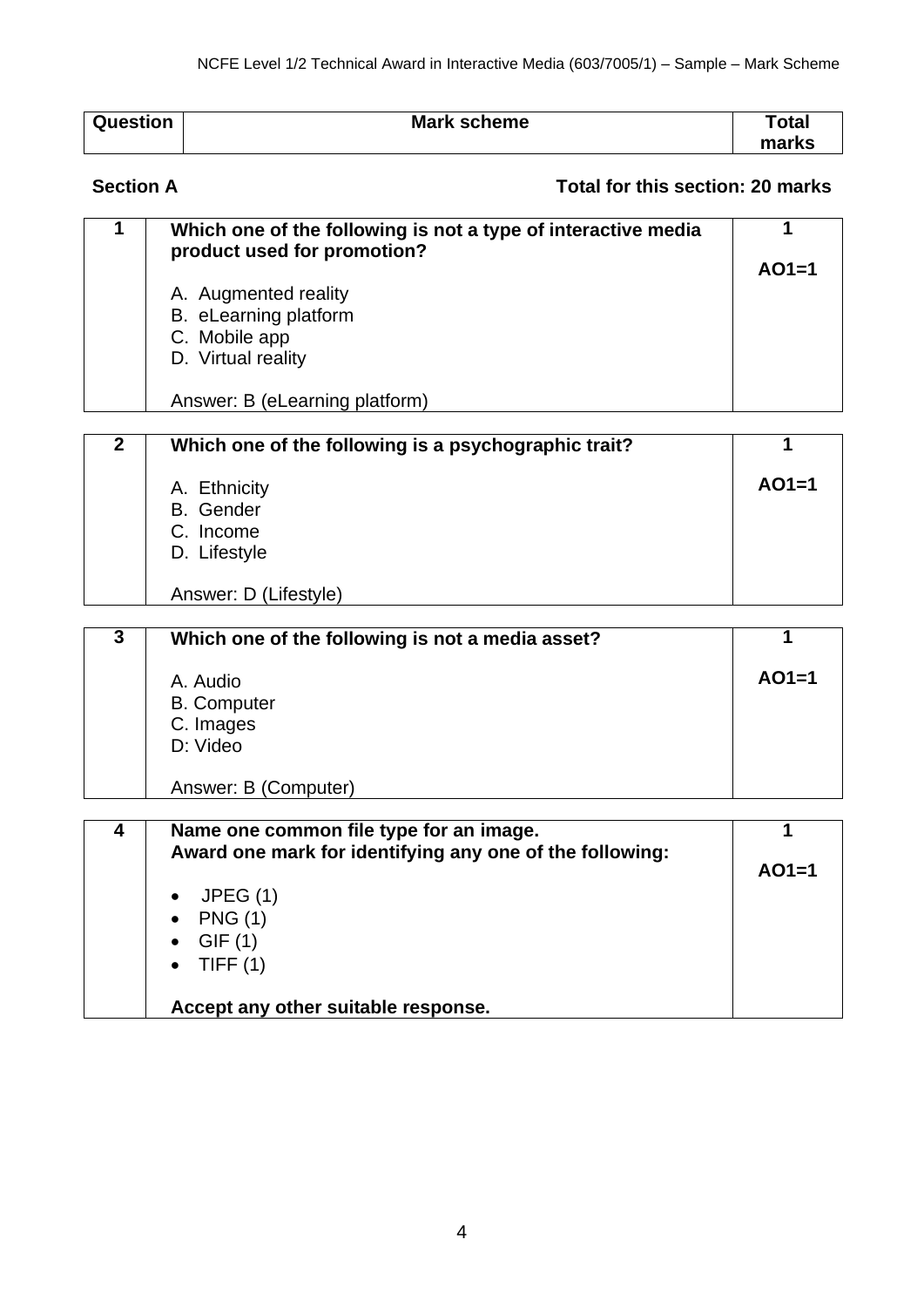| 5 | List three features of a digital camera.                                                                               | 3       |
|---|------------------------------------------------------------------------------------------------------------------------|---------|
|   | Award one mark for any of the following, up to a maximum of three<br>marks.                                            | $AO1=3$ |
|   | AO1:                                                                                                                   |         |
|   | zoom $(1)$<br>focus $(1)$<br>auto focus (1)<br>video $(1)$<br>still image capture (1)<br>orientation (1).<br>$\bullet$ |         |
|   | Accept any other suitable response.                                                                                    |         |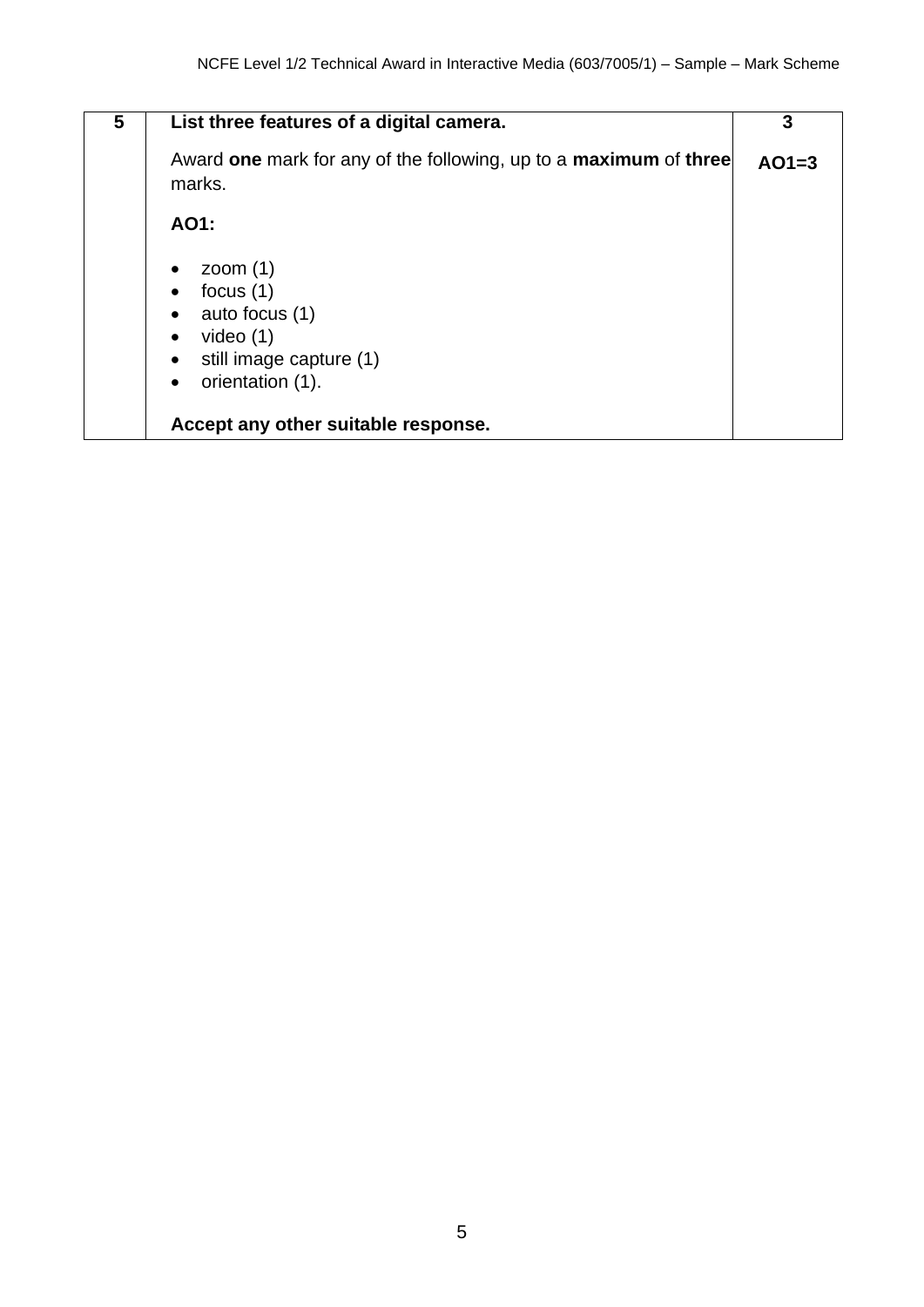| an interactive media product.                                                                                                                                                                                                                                                                                                                                                                                                                                                                                                                                                                                                                                | $AO1=1$ |
|--------------------------------------------------------------------------------------------------------------------------------------------------------------------------------------------------------------------------------------------------------------------------------------------------------------------------------------------------------------------------------------------------------------------------------------------------------------------------------------------------------------------------------------------------------------------------------------------------------------------------------------------------------------|---------|
|                                                                                                                                                                                                                                                                                                                                                                                                                                                                                                                                                                                                                                                              |         |
| Explain two functions of the software.                                                                                                                                                                                                                                                                                                                                                                                                                                                                                                                                                                                                                       | $AO2=2$ |
| Award one mark for any of the following software solutions.                                                                                                                                                                                                                                                                                                                                                                                                                                                                                                                                                                                                  |         |
| AO1 - Software solutions may include:                                                                                                                                                                                                                                                                                                                                                                                                                                                                                                                                                                                                                        |         |
| image manipulation software (1):<br>Adobe Photoshop (1)<br>$\circ$<br>Adobe Lightroom (1)<br>$\circ$<br>$\circ$ Skylum Luminar (1)<br>audio manipulation software (1):<br>Logic Pro $X(1)$<br>$\circ$<br>Cubase (1)<br>$\circ$<br>Audacity (1)<br>$\circ$<br>video manipulation software (1):<br>$\bullet$<br>$\circ$ Adobe Premiere Pro (1)<br>$\circ$ Final Cut Pro (1)<br>$\circ$ Adobe After Effects (1).<br>Credit other suitable responses (brand names are appropriate for<br>this task if it is an appropriate software solution).<br>Award one mark for each appropriate function of the stated<br>software solution, up to a maximum of two marks. |         |
| AO2 – Associated functions must be appropriate to the software<br>example provided and may include:                                                                                                                                                                                                                                                                                                                                                                                                                                                                                                                                                          |         |
| (image manipulation software) to create a transparent<br>background on an image (1)<br>(image manipulation software) to crop an image (1)<br>(audio manipulation software) to get rid of unwanted sounds<br>when using audio editing tools (1)<br>(audio manipulation software) any example referring to the<br>٠<br>creation of original music/audio for their product (1)<br>(video manipulation software) to add text/subtitles to video asset<br>(1)<br>(video manipulation software) to combine still images and audio<br>together to make a video asset (1).<br>Accept any other suitable response.                                                    |         |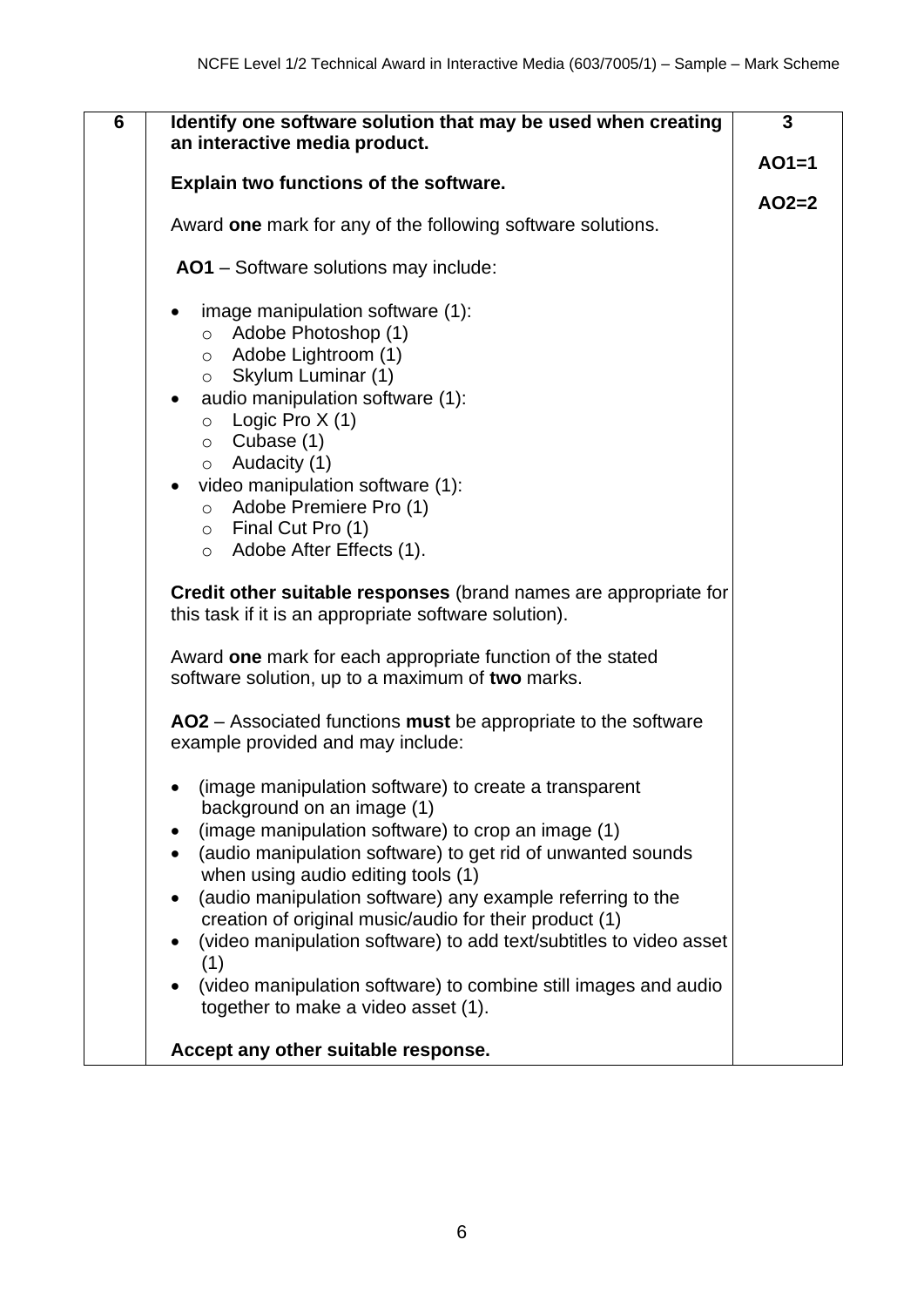| $\overline{7}$ | A small, UK based news website has been provided with<br>information about a local politician's private life.                                                                                                                                                                                                                                                                                                                                                                                                                                                                                                                                                                                                                                                                                                                                                                                                                          | 4<br>$AO2=4$ |
|----------------|----------------------------------------------------------------------------------------------------------------------------------------------------------------------------------------------------------------------------------------------------------------------------------------------------------------------------------------------------------------------------------------------------------------------------------------------------------------------------------------------------------------------------------------------------------------------------------------------------------------------------------------------------------------------------------------------------------------------------------------------------------------------------------------------------------------------------------------------------------------------------------------------------------------------------------------|--------------|
|                | They are considering creating interactive video content about<br>the politician to increase their online presence and generate<br>more revenue.                                                                                                                                                                                                                                                                                                                                                                                                                                                                                                                                                                                                                                                                                                                                                                                        |              |
|                | They have not been able to confirm if the information is<br>reliable.                                                                                                                                                                                                                                                                                                                                                                                                                                                                                                                                                                                                                                                                                                                                                                                                                                                                  |              |
|                | Using your knowledge of ethical constraints, explain why they<br>should confirm the information is reliable before posting<br>anything online.                                                                                                                                                                                                                                                                                                                                                                                                                                                                                                                                                                                                                                                                                                                                                                                         |              |
|                | Award one mark for each valid ethical constraint discussed in<br>context of the scenario, up to a maximum of four marks.                                                                                                                                                                                                                                                                                                                                                                                                                                                                                                                                                                                                                                                                                                                                                                                                               |              |
|                | AO2 - Learners may apply knowledge and understanding of<br>legal and ethical constraints such as:                                                                                                                                                                                                                                                                                                                                                                                                                                                                                                                                                                                                                                                                                                                                                                                                                                      |              |
|                | they should confirm the information is reliable and accurate so<br>$\bullet$<br>they can decide if the information has genuine public interest (1)<br>as the website is based in the UK, they may be subject to fines if<br>they publish the information, and it is not correct (1)<br>publishing incorrect information may:<br>$\bullet$<br>damage the public trust in the website (1)<br>$\circ$<br>harm their audience engagement (1)<br>$\circ$<br>impact on its finances as the website is small (1)<br>$\circ$<br>they should confirm the information is reliable as privacy laws in<br>$\bullet$<br>the UK exist to protect peoples' private lives (1)<br>if the information is incorrect, they could cause harm to:<br>$\bullet$<br>the politician's reputation and/or personal life (1)<br>$\circ$<br>the UK has laws in place to restrict the reporting of things which<br>$\bullet$<br>may damage or harm other people (1). |              |
|                | Accept any other suitable response.                                                                                                                                                                                                                                                                                                                                                                                                                                                                                                                                                                                                                                                                                                                                                                                                                                                                                                    |              |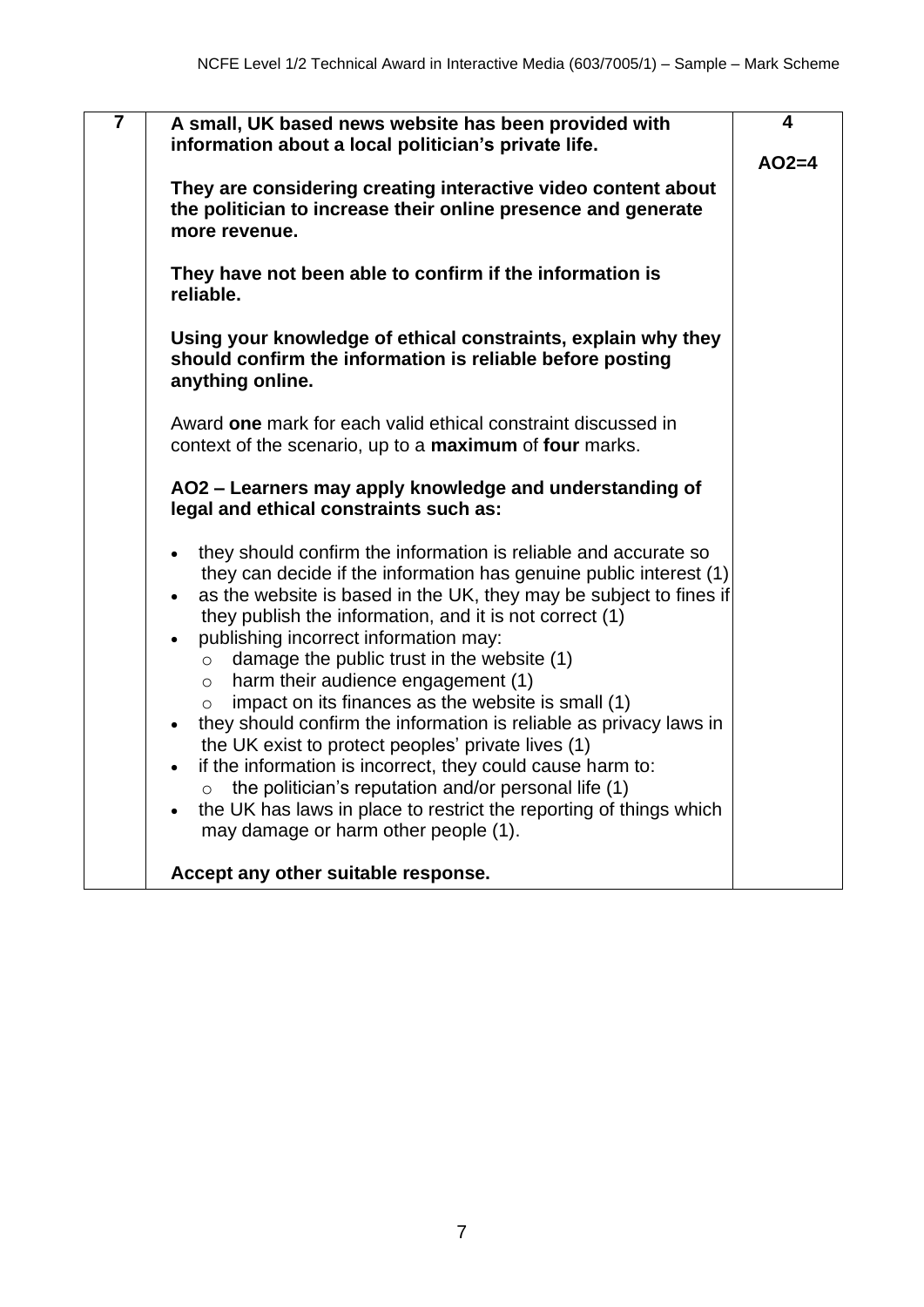| $\overline{\mathbf{8}}$ |         | You are working on a project for a commercial client.                                                                                                                                                                          | $6\phantom{1}6$ |
|-------------------------|---------|--------------------------------------------------------------------------------------------------------------------------------------------------------------------------------------------------------------------------------|-----------------|
|                         |         | During a planning session your colleague states that "age                                                                                                                                                                      | $AO1=2$         |
|                         |         | groups and income are the only important approaches to<br>categorising audiences."                                                                                                                                             | $AO2=2$         |
|                         |         |                                                                                                                                                                                                                                |                 |
|                         |         | Evaluate your colleague's approach to categorising audiences.<br>Justify your response.                                                                                                                                        | $AO3=2$         |
|                         |         | <b>Marks Description</b>                                                                                                                                                                                                       |                 |
|                         | $5 - 6$ | AO3 - Excellent analysis and evaluation of approaches<br>to categorising audiences that is <b>comprehensive</b> and<br>highly relevant. Supported with excellent justifications<br>that are comprehensive and highly detailed. |                 |
|                         |         | AO2 – Excellent application of knowledge and<br>understanding of approaches to categorising audiences<br>that is comprehensive and highly detailed, and highly<br>relevant to the question.                                    |                 |
|                         |         | AO1 - Excellent recall of knowledge and understanding<br>of approaches to categorising audiences that is<br>comprehensive. Subject specific terminology is used<br>consistently throughout.                                    |                 |
|                         | $3 - 4$ | AO3 - Good analysis and evaluation of approaches to<br>categorising audiences that is detailed and mostly<br>relevant. Supported with good justifications that are<br>detailed.                                                |                 |
|                         |         | AO2 - Good application of knowledge and<br>understanding of approaches to categorising audiences<br>that is detailed and mostly relevant to the question.                                                                      |                 |
|                         |         | AO1 – Good recall of knowledge and understanding of<br>approaches to categorising audiences that is <b>mostly</b><br>detailed. Subject specific terminology is used, but not<br>always consistently.                           |                 |
|                         | $1 - 2$ | AO3 - Limited analysis and evaluation of approaches to<br>categorising audiences that has minimal detail.<br>Supported with limited justifications that have minimal<br>detail and are mostly superficial.                     |                 |
|                         |         | AO2 – Limited application of knowledge and<br>understanding of approaches to categorising audiences<br>that has minimal detail and is mostly superficial, with<br>minimal relevance to the question.                           |                 |
|                         |         | AO1 – Limited recall of knowledge and understanding of<br>approaches to categorising audiences that has minimal                                                                                                                |                 |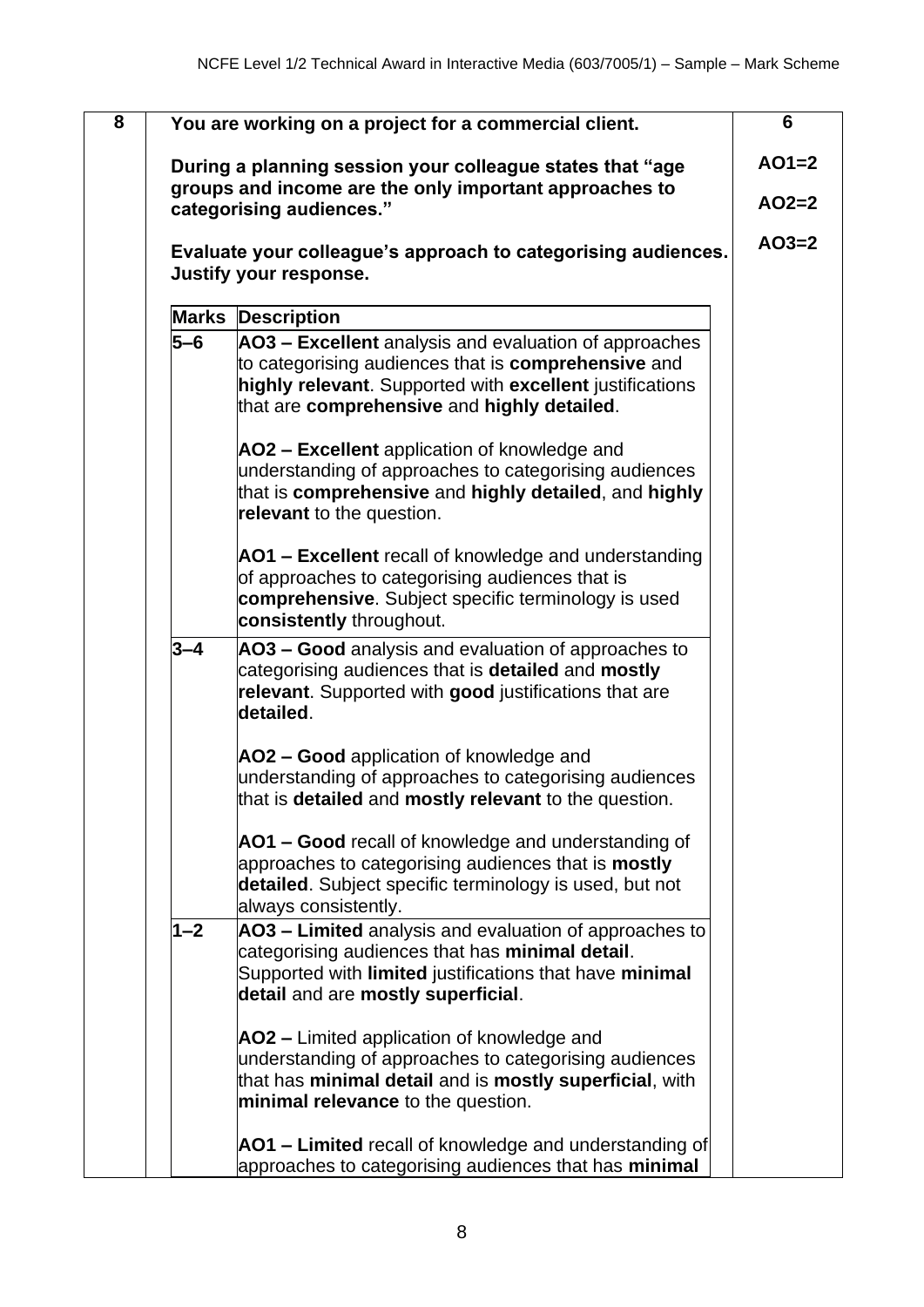|           | detail. Subject specific terminology is often<br><b>inappropriate</b> , and a lack of understanding is evident.                                                                                                                                                                                                                                                                                                                                                                                                                                                                                 |
|-----------|-------------------------------------------------------------------------------------------------------------------------------------------------------------------------------------------------------------------------------------------------------------------------------------------------------------------------------------------------------------------------------------------------------------------------------------------------------------------------------------------------------------------------------------------------------------------------------------------------|
| 0         | No relevant material.                                                                                                                                                                                                                                                                                                                                                                                                                                                                                                                                                                           |
|           | Examiners are reminded that indicative content reflects content-<br>related points that a learner may make but is not an exhaustive list,<br>nor is it a model answer. Learners must be credited for any<br>appropriate response if relevant to the question.                                                                                                                                                                                                                                                                                                                                   |
|           | It is not a requirement that the learner formulate a response<br>specifically against each assessment objective as laid out in<br>the indicative content (IC).                                                                                                                                                                                                                                                                                                                                                                                                                                  |
|           | A learner's demonstration of recall (AO1) and application (AO2)<br>of knowledge and understanding can be implied through the<br>learner's ability to evaluate the question topic required of AO3.                                                                                                                                                                                                                                                                                                                                                                                               |
|           | <b>Indicative content:</b>                                                                                                                                                                                                                                                                                                                                                                                                                                                                                                                                                                      |
|           | AO1 - Learners may recall knowledge and understanding of<br>approaches to categorising audiences such as:                                                                                                                                                                                                                                                                                                                                                                                                                                                                                       |
|           | demographics<br>psychographics<br>profiling.                                                                                                                                                                                                                                                                                                                                                                                                                                                                                                                                                    |
|           | AO2 - Learners may apply knowledge and understanding of<br>approaches to categorising audiences such as:                                                                                                                                                                                                                                                                                                                                                                                                                                                                                        |
| $\bullet$ | (demographics) allows audiences to be categorised into<br>identifiable groups for commercial clients (including other factors<br>such as gender identity, sexual orientation, location etc)<br>(psychographics) can select assets that would appeal to the<br>interests/beliefs/lifestyle/behaviours of the audience<br>(profiling) fully defining the primary audience will allow the<br>interactive media product to include assets and features that<br>appeal to their needs<br>(profiling) allows the identification of possible secondary<br>audiences for the interactive media product. |
|           | AO3 - Learners may form any judgement in terms of their<br>evaluation of the colleague's claim, it is the strength of their<br>justifications that should be rewarded.                                                                                                                                                                                                                                                                                                                                                                                                                          |
| as:       | Learners may support the statement and offer justifications such                                                                                                                                                                                                                                                                                                                                                                                                                                                                                                                                |
| profit    | (demographics) age groups and income are hugely important to<br>commercial clients as they are primarily interested in generating                                                                                                                                                                                                                                                                                                                                                                                                                                                               |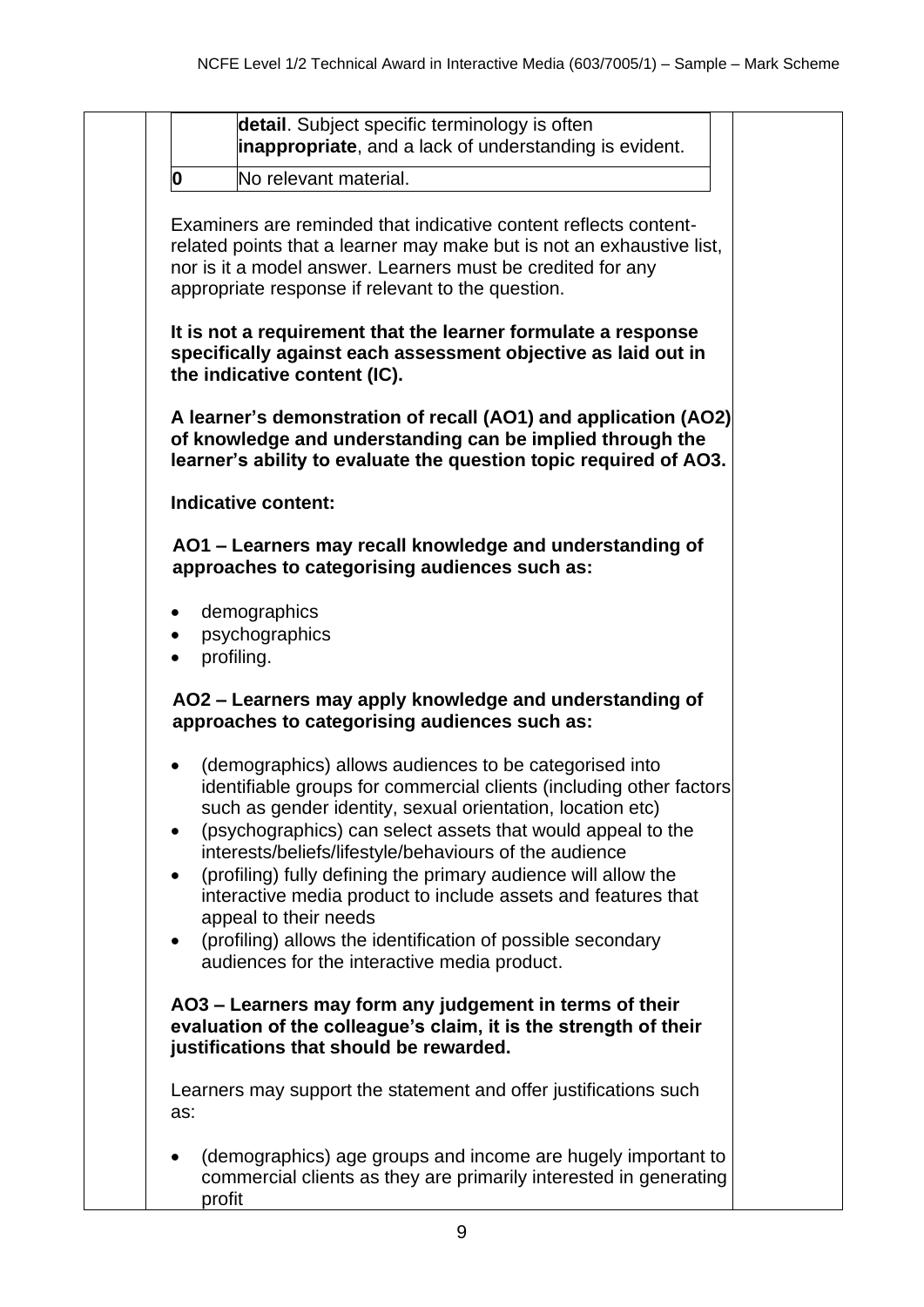|                                     | (demographics) targeting at certain age groups with high income<br>levels may allow them to maximise their profit.                                                                                                                                                                                                                                                                                                                                                                                                                                                                                                                                                                                                                                                                                                                                                                                                                                                                                                                                                                                                       |  |
|-------------------------------------|--------------------------------------------------------------------------------------------------------------------------------------------------------------------------------------------------------------------------------------------------------------------------------------------------------------------------------------------------------------------------------------------------------------------------------------------------------------------------------------------------------------------------------------------------------------------------------------------------------------------------------------------------------------------------------------------------------------------------------------------------------------------------------------------------------------------------------------------------------------------------------------------------------------------------------------------------------------------------------------------------------------------------------------------------------------------------------------------------------------------------|--|
|                                     | Learners may disagree with the statement and offer justification<br>such as:                                                                                                                                                                                                                                                                                                                                                                                                                                                                                                                                                                                                                                                                                                                                                                                                                                                                                                                                                                                                                                             |  |
| $\bullet$<br>$\bullet$<br>$\bullet$ | (psychographics – interests) this must be considered as it may<br>help to increase the engagement with the client's product. As<br>the client is commercial this may increase their profit<br>(psychographics – lifestyle) if this is considered the media<br>product may enhance the audience's lives, increasing the<br>engagement with the client's product. As the client is<br>commercial this may increase their profit<br>(psychographics – beliefs) this is beneficial as it may help<br>increase the engagement with the client's product which may<br>help to increase profit<br>(psychographics - behaviours) knowing the behaviour of the<br>audience may help increase the audiences use of the media<br>product, increasing the exposure to the client's brand/increasing<br>profit<br>(profiling – primary audience) this may help the client increase<br>their profit through increased consumption<br>(profiling – secondary audiences) this is really significant as it<br>may help increase its reach and audience engagement with the<br>media product, increasing profit for the commercial client. |  |
|                                     | Accept any other suitable response.                                                                                                                                                                                                                                                                                                                                                                                                                                                                                                                                                                                                                                                                                                                                                                                                                                                                                                                                                                                                                                                                                      |  |
|                                     | NB: learners may also offer a balanced view of the claim, offering a<br>mixture of the above points, this is also acceptable.                                                                                                                                                                                                                                                                                                                                                                                                                                                                                                                                                                                                                                                                                                                                                                                                                                                                                                                                                                                            |  |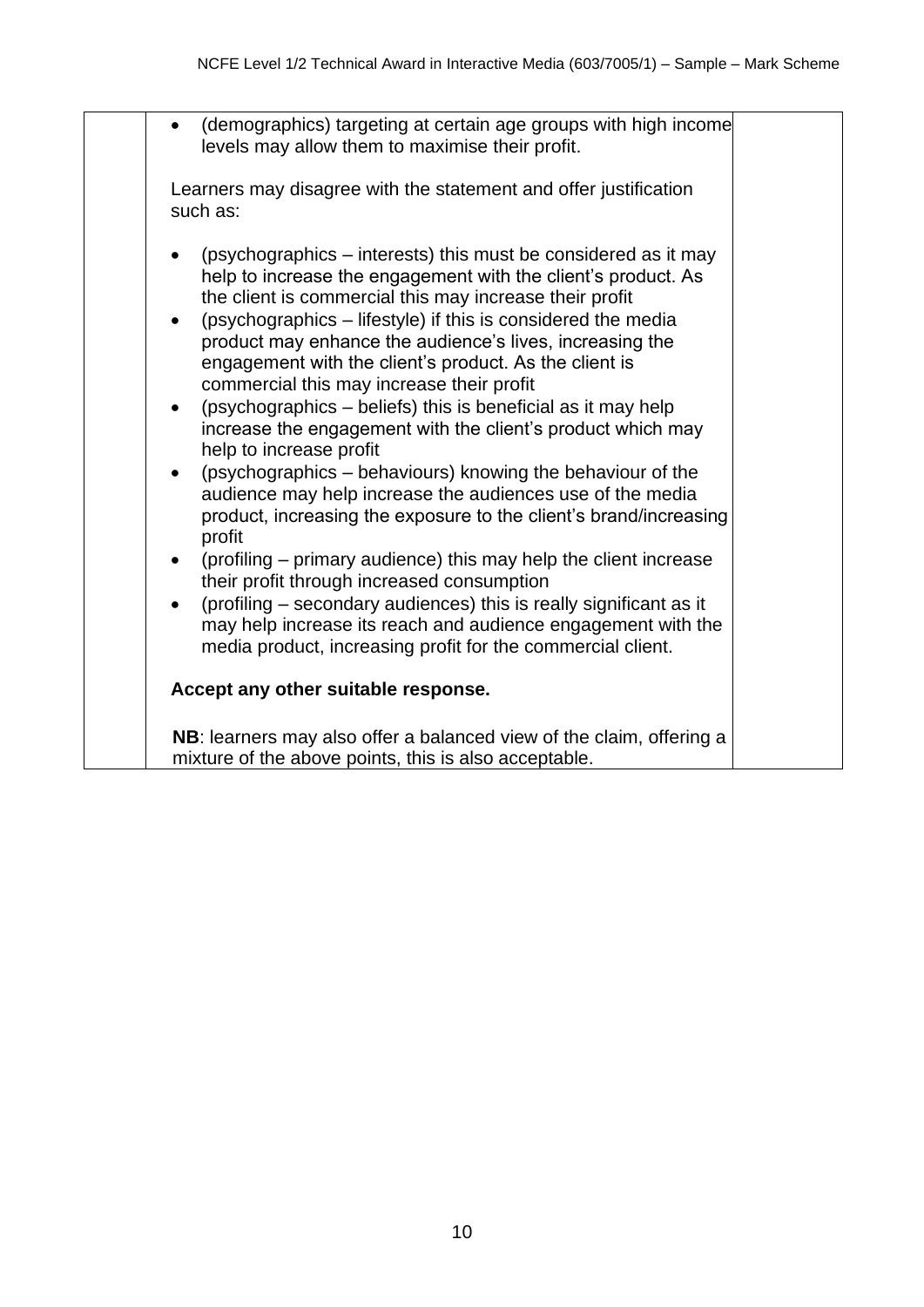### **Section B Total for this section: 20 marks**

| 9  | Which one of the following describes how a product looks?   |         |
|----|-------------------------------------------------------------|---------|
|    | A. Aesthetics                                               | $AO1=1$ |
|    | <b>B.</b> Functionality                                     |         |
|    | C. Typography                                               |         |
|    | D. Usability                                                |         |
|    | Answer: A (Aesthetics)                                      |         |
|    |                                                             |         |
| 10 | What does RAM stand for, when referring to computer         |         |
|    | hardware?                                                   |         |
|    |                                                             | $AO1=1$ |
|    | A. Random Access Media                                      |         |
|    | B. Random Access Memory                                     |         |
|    | C. Random Access Module                                     |         |
|    | D. Random Access Motor                                      |         |
|    | Answer: B (Random Access Memory)                            |         |
|    |                                                             |         |
| 11 | The disaram helow shows the flow chart for the creation and |         |

|                                             | Week 1                | Week 2     | Week 3 | Week 4                 | Week 5            | $AO2=1$ |
|---------------------------------------------|-----------------------|------------|--------|------------------------|-------------------|---------|
|                                             | <b>Pre Production</b> |            |        |                        |                   |         |
|                                             |                       | Production |        |                        |                   |         |
|                                             |                       |            |        | <b>Post-Production</b> |                   |         |
|                                             |                       |            |        |                        | Product<br>Launch |         |
|                                             |                       |            |        |                        |                   |         |
|                                             |                       |            |        |                        |                   |         |
| In which weeks would the product be tested? |                       |            |        |                        |                   |         |
|                                             |                       |            |        |                        |                   |         |
| A. Weeks 1 and 2                            |                       |            |        |                        |                   |         |
| B. Weeks 2 and 5                            |                       |            |        |                        |                   |         |
| C. Weeks 3 and 4                            |                       |            |        |                        |                   |         |

| 12 | Identify one post-production process used in the development<br>of assets. |         |
|----|----------------------------------------------------------------------------|---------|
|    |                                                                            | $AO1=1$ |
|    | Award a <b>maximum</b> of <b>one</b> mark for any of the following:        |         |
|    | preview and testing (1)<br>$\bullet$                                       |         |
|    | review functionality (1)<br>$\bullet$                                      |         |
|    | review aesthetics (1)<br>$\bullet$                                         |         |
|    | exporting (1).<br>$\bullet$                                                |         |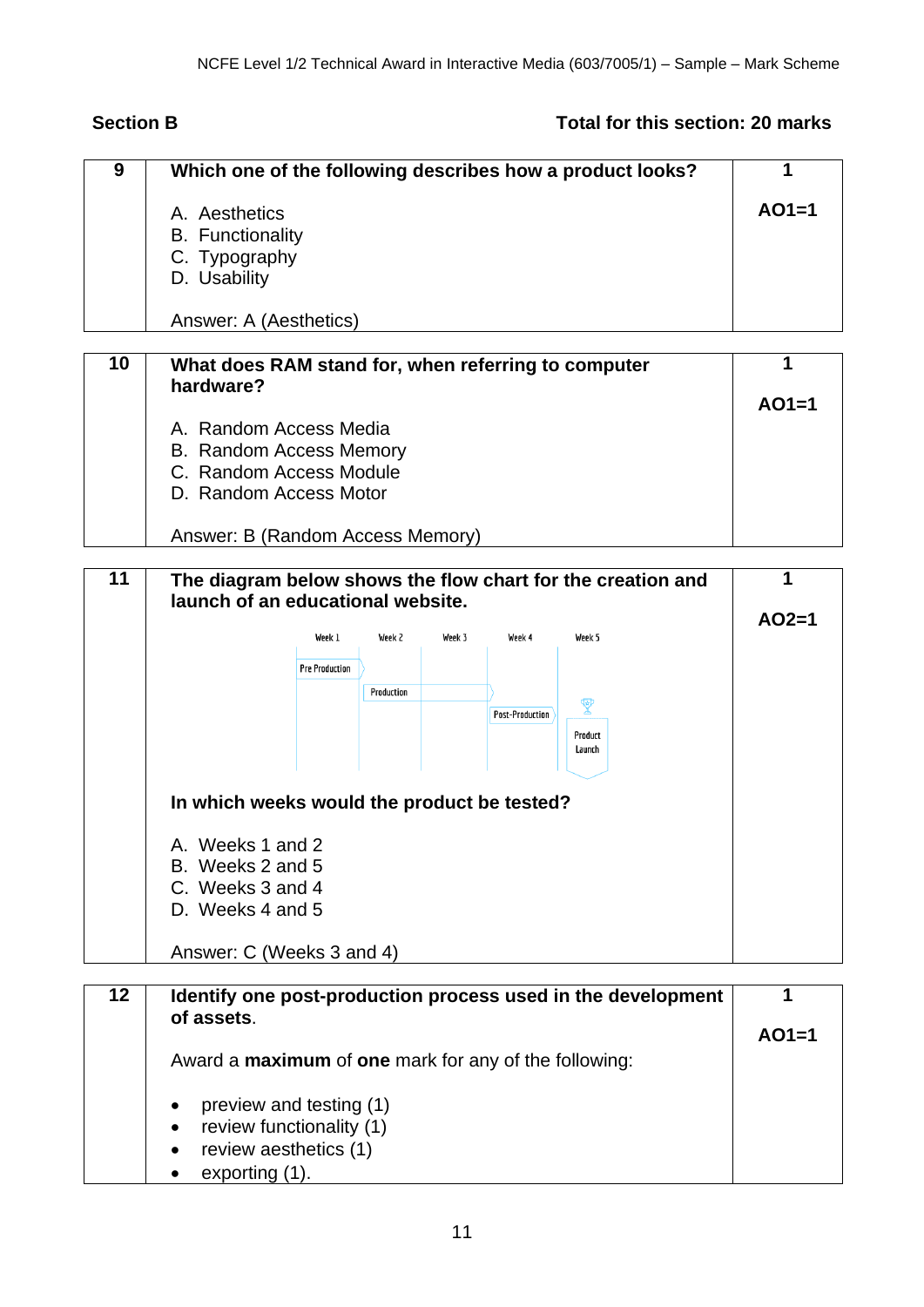|                                              |                                                                                                                                                                                                 | You are working on a new interactive media project.                                                                            |                                          |  |  |  |  |
|----------------------------------------------|-------------------------------------------------------------------------------------------------------------------------------------------------------------------------------------------------|--------------------------------------------------------------------------------------------------------------------------------|------------------------------------------|--|--|--|--|
| stages.                                      |                                                                                                                                                                                                 | A team meeting created a list of processes for the project.<br>However, they have not been planned into appropriate production |                                          |  |  |  |  |
| The team identified the following processes: |                                                                                                                                                                                                 |                                                                                                                                |                                          |  |  |  |  |
| $\bullet$                                    | creating a digital portfolio<br>using a camera to capture video footage<br>exporting a video for review<br>receiving the brief from the client<br>uploading content to a social media platform. | creating a flow chart for the production process<br>Using the list above, complete the table below by selecting one            |                                          |  |  |  |  |
|                                              | process for each stage of production.                                                                                                                                                           |                                                                                                                                |                                          |  |  |  |  |
| <b>Production</b><br>stage                   | Pre-<br>production<br>planning                                                                                                                                                                  | <b>Production</b>                                                                                                              | Post-<br>production                      |  |  |  |  |
| <b>Process</b>                               |                                                                                                                                                                                                 |                                                                                                                                |                                          |  |  |  |  |
|                                              | The table below shows the only possible, fully correct answer.                                                                                                                                  |                                                                                                                                |                                          |  |  |  |  |
|                                              |                                                                                                                                                                                                 | Award one mark for each process correctly classified to the<br>production stage, up to a <b>maximum</b> of three marks.        |                                          |  |  |  |  |
| <b>Production</b><br>stage                   | Pre-<br>production<br>planning                                                                                                                                                                  | <b>Production</b>                                                                                                              | Post-<br>production                      |  |  |  |  |
| <b>Process</b>                               | Creating a<br>flow chart for<br>the production<br>process (1)                                                                                                                                   | Using a<br>camera to<br>capture video<br>footage (1)                                                                           | Exporting a<br>video for<br>review $(1)$ |  |  |  |  |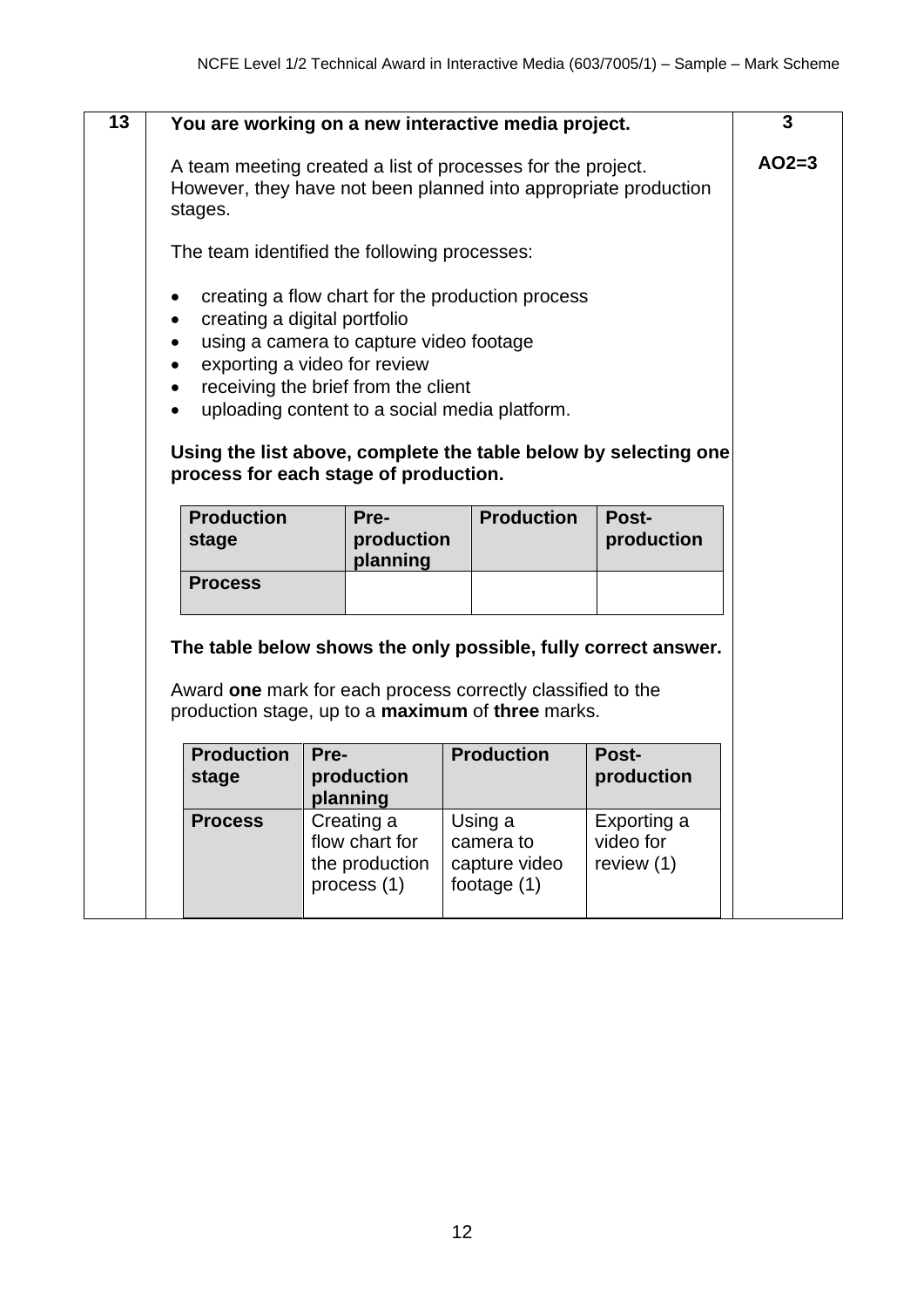| a 60p rate.               | import into the project. All assets were shot in 1080p HD using<br>They have configured the editing software, as shown in the                                                                                                                              |
|---------------------------|------------------------------------------------------------------------------------------------------------------------------------------------------------------------------------------------------------------------------------------------------------|
| image below:              |                                                                                                                                                                                                                                                            |
|                           | Project Name: Promotion Project                                                                                                                                                                                                                            |
| In Event:                 | The Cheese Plant Cafe                                                                                                                                                                                                                                      |
| <b>Starting Timecode:</b> | 00:00:00:00                                                                                                                                                                                                                                                |
| Video:                    | 60 <sub>p</sub><br>$\mathbb{C}$<br>Custom<br>19<br>1080<br>$\mathsf{x}$                                                                                                                                                                                    |
|                           | Format<br>Resolution<br>Rate                                                                                                                                                                                                                               |
|                           | Normal                                                                                                                                                                                                                                                     |
|                           | Projection Type                                                                                                                                                                                                                                            |
|                           | <b>AO1</b> – Award one mark for identifying the correct error:                                                                                                                                                                                             |
| $\bullet$                 | resolution of 19 x 1080 (1).                                                                                                                                                                                                                               |
|                           |                                                                                                                                                                                                                                                            |
|                           | NB: if the learner only offers 1920x1080 without stating that the<br>resolution is configured incorrectly then reward two marks (AO1 and<br>AO2) as by providing the correct setting they have demonstrated<br>they have identified the appropriate error. |
|                           | AO2 - Award one mark for recommending the correct setting:                                                                                                                                                                                                 |
|                           | resolution of 1920 x 1080 (1).                                                                                                                                                                                                                             |
|                           | AO3 – Award one further mark for recommending how it will<br>improve the project for any of the following:                                                                                                                                                 |
|                           | the correct resolution setting will allow the video assets to be<br>correctly viewed in the preview panel (1)<br>the correct resolution will result in the video output being<br>correctly sized (1), rather than too small (1).                           |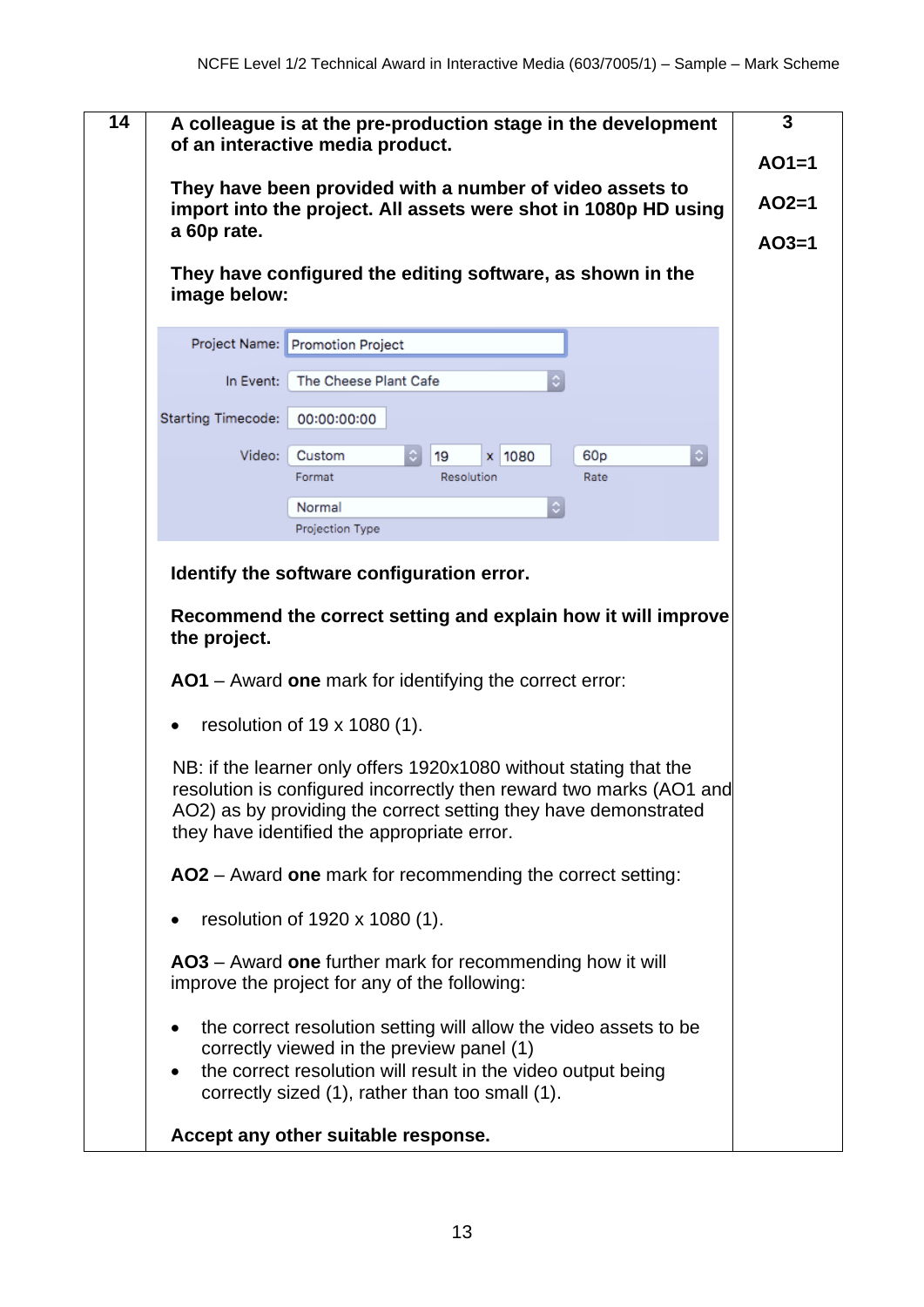| $\overline{15}$ | Explain the importance of two post-production processes in the<br>creation of an interactive media product.                                                                                                                                     | 4<br>$AO1=2$<br>$AO2=2$ |
|-----------------|-------------------------------------------------------------------------------------------------------------------------------------------------------------------------------------------------------------------------------------------------|-------------------------|
|                 | Award one mark for each example of a post-production process, up<br>to a maximum of two marks.                                                                                                                                                  |                         |
|                 | AO1 - Examples of post-production process may include:                                                                                                                                                                                          |                         |
|                 | preview (1)<br>$\bullet$<br>testing $(1)$<br>$\bullet$<br>review functionality (1)<br>٠<br>review aesthetics (1)<br>$\bullet$<br>export options (1)<br>$\bullet$<br>exporting (1).<br>$\bullet$                                                 |                         |
|                 | Award an additional one mark for each explanation of the<br>importance of that process, up to a maximum of two marks.                                                                                                                           |                         |
|                 | AO2 – Explanations of the importance of post-production process<br>may include:                                                                                                                                                                 |                         |
|                 | (preview) allows the creator to visualise the final version before<br>rendering and identify any errors, such as incorrectly sized<br>assets (1)<br>(testing) allows the creator to:                                                            |                         |
|                 | check the assets (1)<br>$\circ$<br>check the interactive features function correctly before<br>$\circ$<br>exporting (1)                                                                                                                         |                         |
|                 | (review functionality) allows the creator to:<br>ensure that the interactive features are easy to use/<br>$\circ$<br>accessible (1)<br>$\circ$ meet the needs of the client (1)<br>check for any required adjustments before exporting (1)<br>O |                         |
|                 | (review aesthetics) allows the creator to determine if the overall<br>look/style of the product:<br>meets the requirements of the client (1)<br>$\circ$<br>is appealing to the target audience (1)<br>O                                         |                         |
|                 | (export options) allows the creator to set the:<br>compression rate (1)<br>$\circ$<br>file format (1)<br>O<br>file type $(1)$<br>$\circ$<br>quality (1)<br>$\circ$<br>audio settings (1)<br>$\circ$                                             |                         |
|                 | (exporting) produces the final version of the product for the<br>client $(1)$ .                                                                                                                                                                 |                         |
|                 | Accept any other suitable response.                                                                                                                                                                                                             |                         |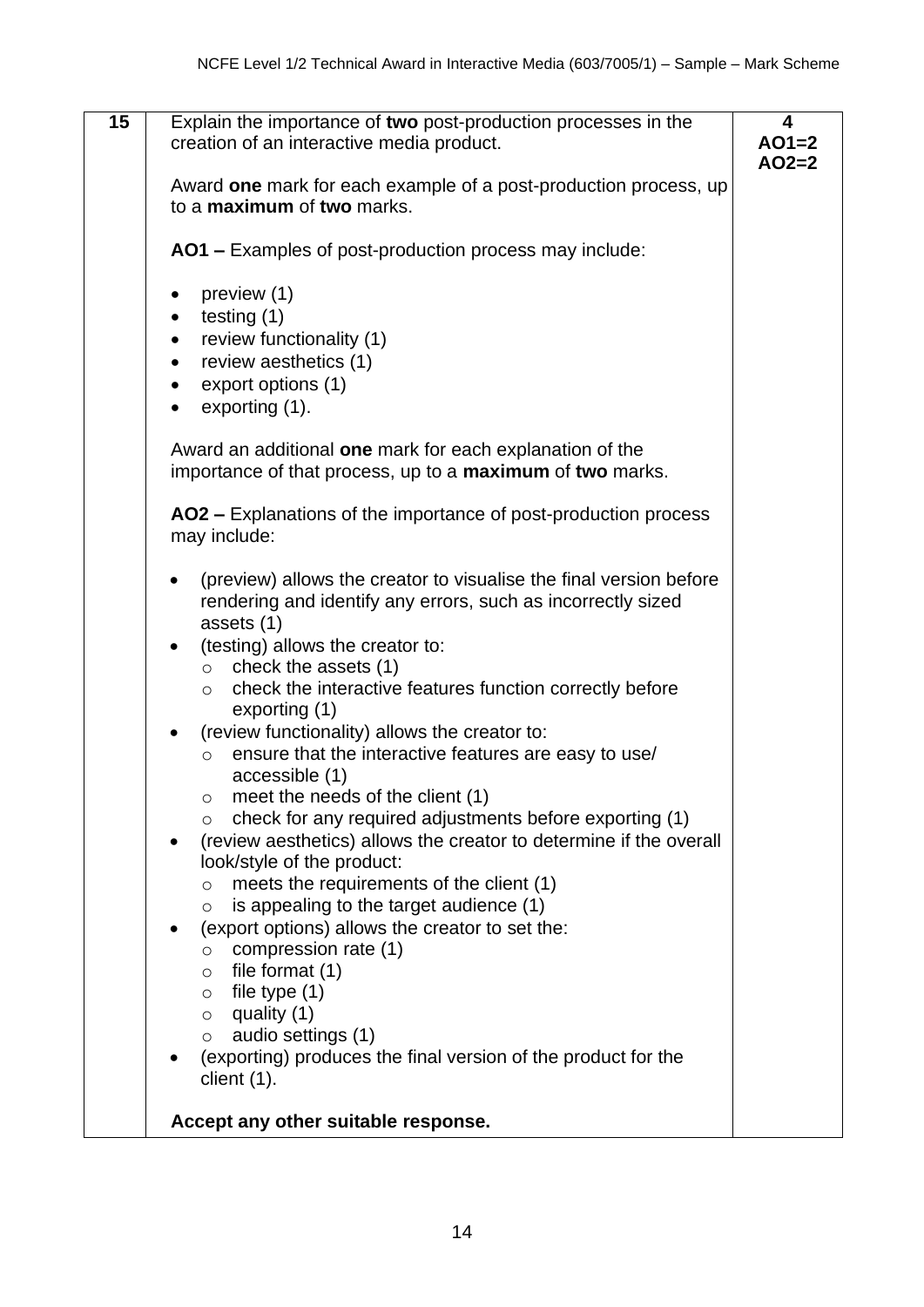| 16 | You work as a media content designer.                                                                                                                                     | 6       |
|----|---------------------------------------------------------------------------------------------------------------------------------------------------------------------------|---------|
|    | There are currently only four staff in your team, but you are<br>expecting this to increase significantly over the next 12                                                | $AO1=2$ |
|    | months.                                                                                                                                                                   | $AO2=2$ |
|    | Your manager has approved investment in a new media suite<br>and has asked what method of internet access it will require.                                                | $AO3=2$ |
|    | Compare two different methods of connecting to the internet.                                                                                                              |         |
|    | Recommend a solution for the team's new media suite and<br>justify your recommendation.                                                                                   |         |
|    | AO1 - Type of internet connection:                                                                                                                                        |         |
|    | Award one mark for an appropriate method of internet connection,<br>up to a <b>maximum</b> of two marks (AO1).                                                            |         |
|    | ethernet cable (1)<br>wireless (accept Wifi) (1).<br>$\bullet$                                                                                                            |         |
|    | AO2 - Features of connection can include any valid reference to:                                                                                                          |         |
|    | Award one mark for each valid feature of the internet connection<br>type, up to a <b>maximum</b> of two marks (AO2).                                                      |         |
|    | (ethernet cable) typically this provides a faster connection (1)<br>٠<br>(ethernet cable) provides a more stable connection (1)<br>$\bullet$                              |         |
|    | (ethernet cable) provides a more secure connection (1)<br>(wireless/Wifi) allows a range of portable devices to connect to                                                |         |
|    | the internet (1)<br>(wireless/Wifi) it may be cheaper to setup than wired<br>connections (1).                                                                             |         |
|    | Award one mark for each valid analytical point regarding each<br>method of connection, up to a maximum of two marks. This should<br>include their choice, with reasoning. |         |
|    | AO3 – Analysis of their choice of connection can include any valid<br>reference to:                                                                                       |         |
|    | (ethernet cable - typically this provides a faster connection) This<br>may help to improve the team's productivity (1)                                                    |         |
|    | (ethernet cable - provides a more stable connection) This may:<br>help limit interference levels (1)<br>$\circ$<br>reduce lost work (1)<br>$\circ$                        |         |
|    | (ethernet cable - provides a more secure connection) This may<br>help protect the team's work from cyber-attacks (1)                                                      |         |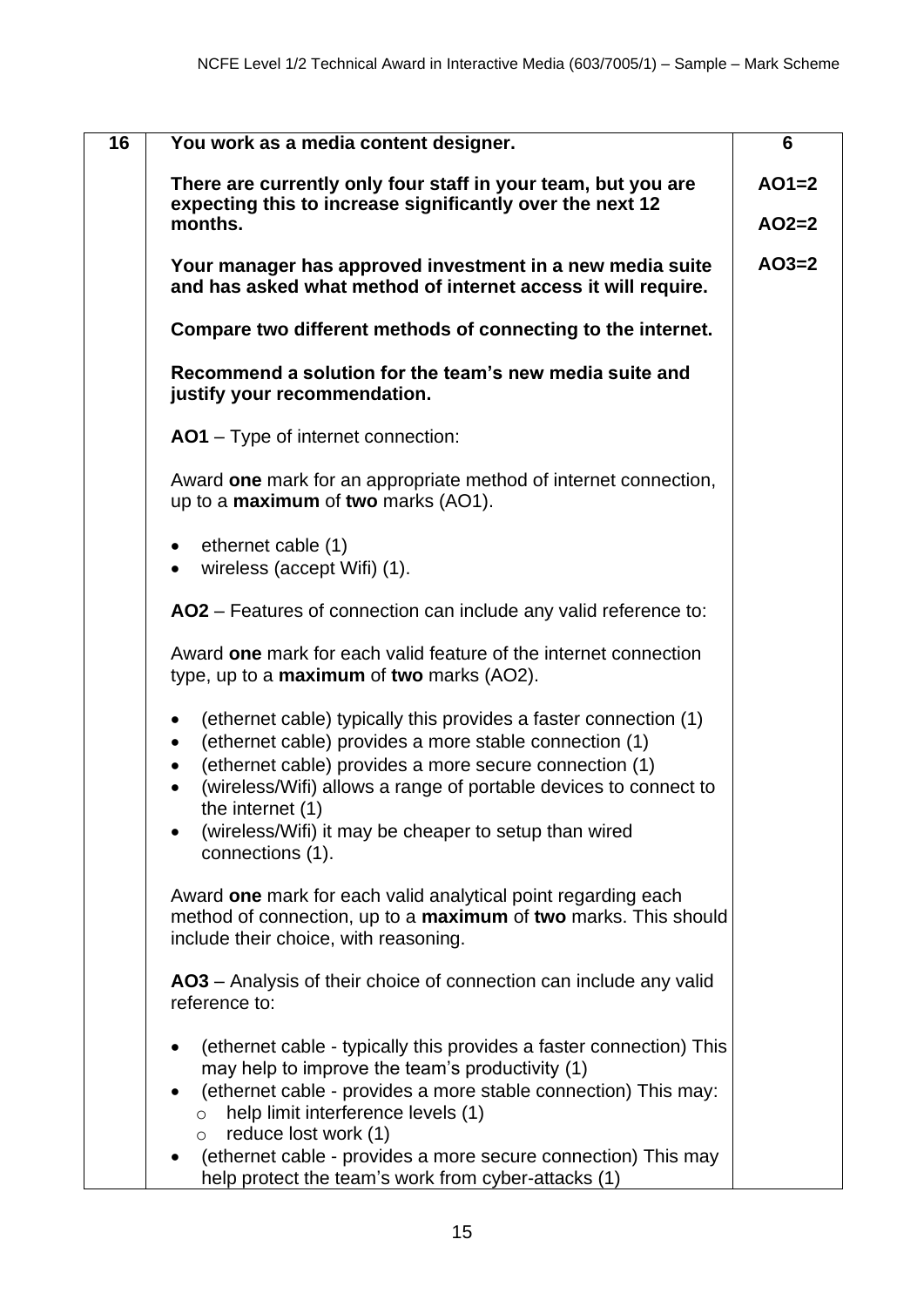| $\bullet$<br>$\bullet$ | (wireless/Wifi - allows a range of portable devices to connect to<br>the internet) This may help the team collaborate more effectively<br>(1) across different devices (1)<br>(wireless/Wifi - It may be cheaper to setup than wired<br>connections) This may help keep the project within the team's<br>budget (1). |
|------------------------|----------------------------------------------------------------------------------------------------------------------------------------------------------------------------------------------------------------------------------------------------------------------------------------------------------------------|
|                        | Accept any other suitable response.                                                                                                                                                                                                                                                                                  |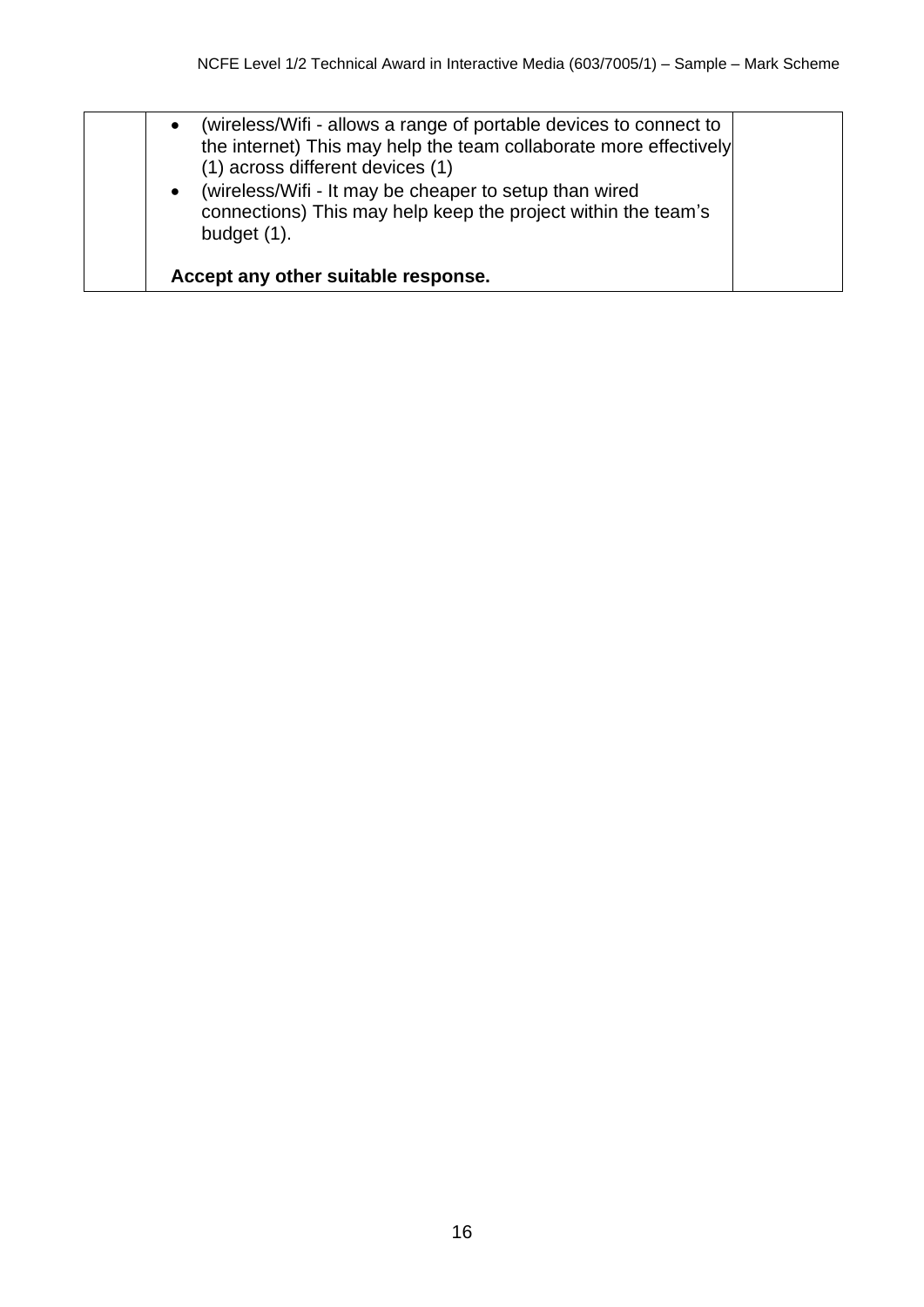### **Section C Total for this section: 19 marks**

| 17 | Which one of the following is a compressed audio file type?    | 1       |
|----|----------------------------------------------------------------|---------|
|    | A. JPEG                                                        | $AO1=1$ |
|    | B. MP3                                                         |         |
|    | C. PNG                                                         |         |
|    | D. WAV                                                         |         |
|    |                                                                |         |
|    | Answer: B (MP3)                                                |         |
|    |                                                                |         |
| 18 | Which one of the following allows you to control the length of | 1       |
|    | time a camera's sensor is exposed to light?                    | $AO1=1$ |
|    |                                                                |         |
|    | A. Auto focus                                                  |         |
|    | <b>B.</b> Orientation<br>C. Resolution                         |         |
|    |                                                                |         |
|    | D. Shutter speed                                               |         |
|    | Answer: D (Shutter speed)                                      |         |
|    |                                                                |         |
| 19 | You are completing a risk assessment.                          |         |
|    |                                                                |         |
|    | Which one of the following should you consider?                | $AO1=1$ |
|    | A. Client feedback                                             |         |
|    | <b>B.</b> Equal opportunities                                  |         |
|    | C. Public interest                                             |         |
|    | D. Work location                                               |         |
|    |                                                                |         |
|    | Answer: D (Work location)                                      |         |
| 20 | You are correcting the colour of a photo image.                | 1       |
|    |                                                                |         |
|    | Identify one example of image manipulation software that you   | $AO1=1$ |
|    | could use.                                                     |         |
|    |                                                                |         |
|    | Award one mark for any of the following:                       |         |
|    | Adobe Photoshop (1)<br>$\bullet$                               |         |
|    | Adobe Lightroom (1)                                            |         |
|    | Snapseed (app) (1)                                             |         |
|    | GIMP(1)<br>٠                                                   |         |
|    | Skylum Luminar (1)                                             |         |
|    | Serif Affinity (1)<br>$\bullet$                                |         |
|    | Afterlight 2 (1).                                              |         |
|    |                                                                |         |
|    | Accept any other suitable response.                            |         |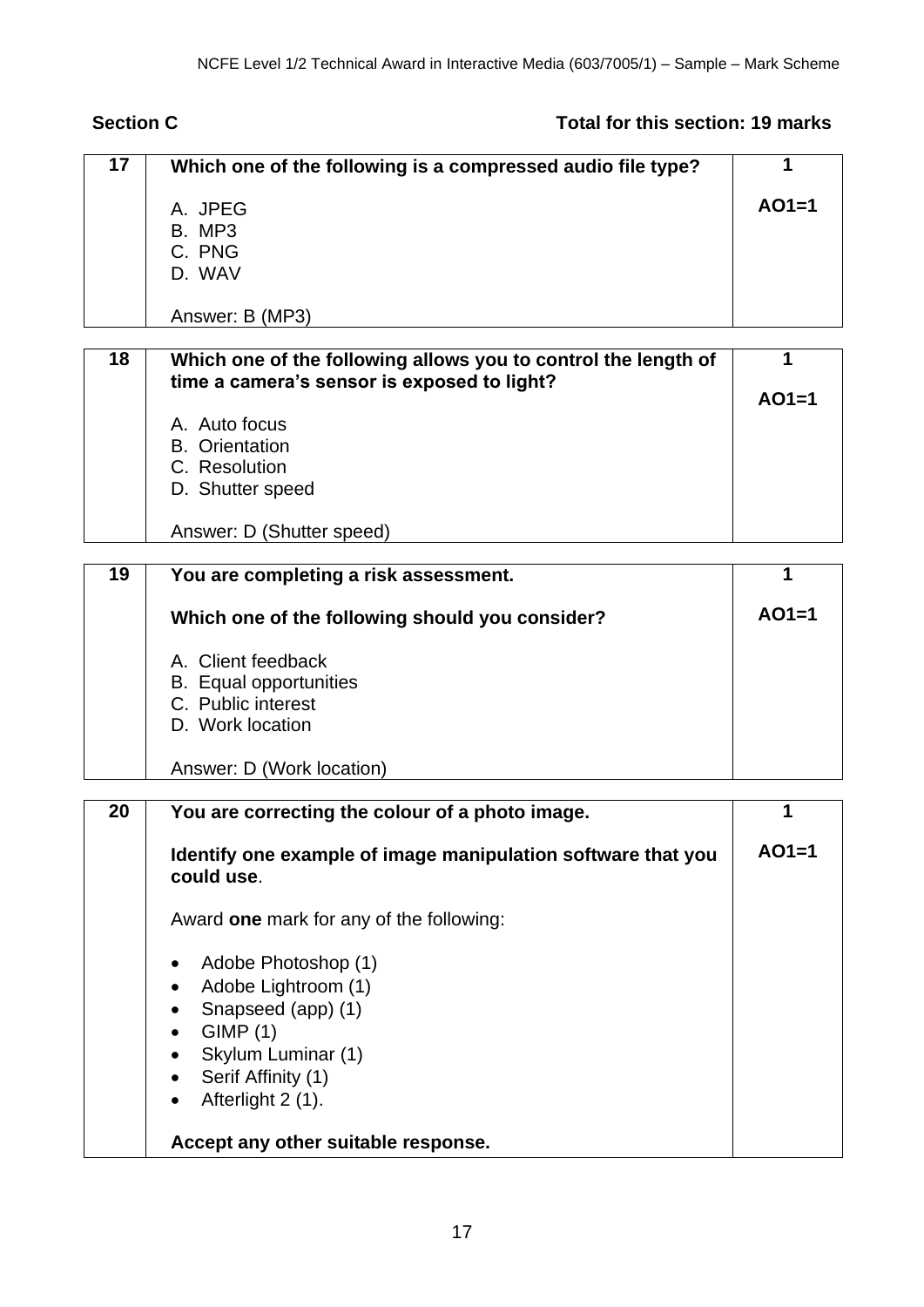| $\overline{21}$ | You have been asked to create an interactive media product that                   | 6       |
|-----------------|-----------------------------------------------------------------------------------|---------|
|                 | will help 7-11 year olds to learn about science.                                  |         |
|                 |                                                                                   | $AO2=2$ |
|                 | Discuss how you might adapt the two areas below to suit the target                |         |
|                 | audience:                                                                         | $AO3=4$ |
|                 |                                                                                   |         |
|                 | typography<br>assets.                                                             |         |
|                 |                                                                                   |         |
|                 | AO2 – Award one mark for each adaptation, up to a maximum of                      |         |
|                 | three marks.                                                                      |         |
|                 | Adaptations could include:                                                        |         |
|                 |                                                                                   |         |
|                 | add larger font (1)                                                               |         |
|                 | add more images (1)                                                               |         |
|                 | include videos (1)<br>$\bullet$                                                   |         |
|                 | include games (1)<br>$\bullet$                                                    |         |
|                 | have fun quizzes (1).<br>$\bullet$                                                |         |
|                 | AO3 – Award one further mark for each discussion point relating to                |         |
|                 | the need of the audience, up to a <b>maximum</b> of four marks:                   |         |
|                 |                                                                                   |         |
|                 | (add larger font) so it is appealing to a younger audience (1),                   |         |
|                 | large fonts allow for young people to see the words more                          |         |
|                 | clearly, allowing them to be more focused and interested in the<br>content (1)    |         |
|                 | (add more images) such as cartoons so the children would find                     |         |
|                 | it more fun (1), science can be very technical, the use of                        |         |
|                 | cartoons will make it more visual for the learners (1)                            |         |
|                 | (include videos) that the 7–11 year olds could watch to keep                      |         |
|                 | them entertained whilst they are learning (1), this would allow for               |         |
|                 | more content to be covered within the subject, as opposed to if it                |         |
|                 | was all written (1)<br>(include games) so the children would be able to enjoy the |         |
|                 | $\bullet$<br>product more (1), including games will make learning more fun        |         |
|                 | rather than seeming like a lesson (1)                                             |         |
|                 | (have fun quizzes) that will allow learners to test their knowledge               |         |
|                 | in a fun way (1), quizzes allow the young people to enjoy                         |         |
|                 | success and achievement and see how well they are doing (1).                      |         |
|                 |                                                                                   |         |
|                 | Accept any other suitable response.                                               |         |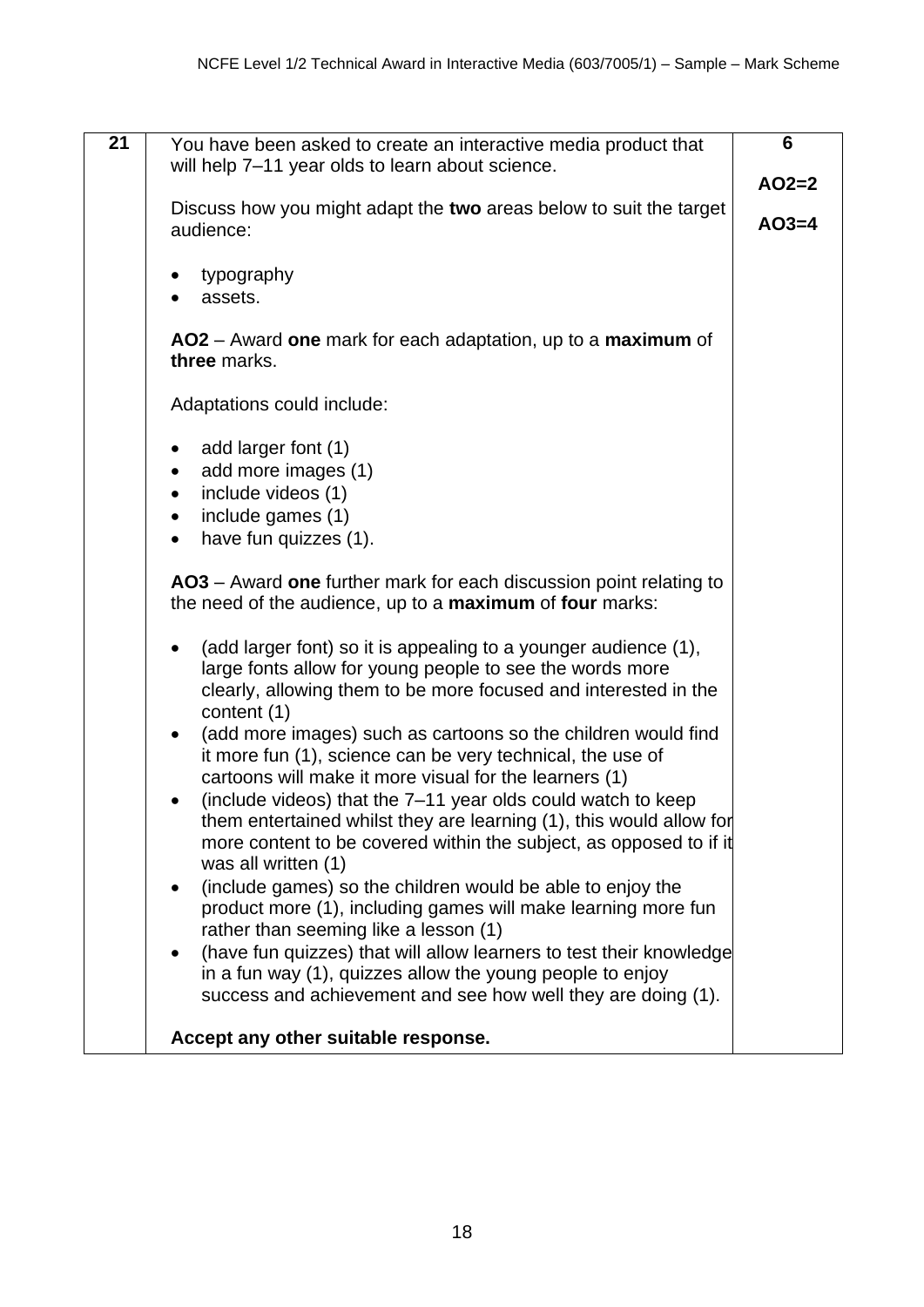| 22 | You are designing a website for a musician to help increase                                    | 3       |
|----|------------------------------------------------------------------------------------------------|---------|
|    | the sales and streams of their new album.                                                      |         |
|    |                                                                                                | $AO1=1$ |
|    | Recommend one feature that you could add to their website.<br>Give a reason why.               | $AO2=2$ |
|    | AO1 – Award one mark for an example of any of the following<br>features:                       |         |
|    | images (1)                                                                                     |         |
|    | videos (1)<br>$\bullet$                                                                        |         |
|    | audio player (1)<br>$\bullet$                                                                  |         |
|    | links to purchase (1)<br>$\bullet$                                                             |         |
|    | banners (1)<br>$\bullet$                                                                       |         |
|    | interaction button (1)<br>$\bullet$                                                            |         |
|    | payment options (1).<br>$\bullet$                                                              |         |
|    | AO2 – Award a maximum of one mark for recommending a feature<br>from any one of the following: |         |
|    | images of the new album (1)<br>$\bullet$                                                       |         |
|    | music videos from the album (1)<br>$\bullet$                                                   |         |
|    | audio player of the album (1)<br>$\bullet$<br>banners with album information (1)<br>$\bullet$  |         |
|    | links to purchase the album (1)<br>$\bullet$                                                   |         |
|    | purchase options for the album (1)<br>$\bullet$                                                |         |
|    | buttons that link to the album (1).<br>$\bullet$                                               |         |
|    |                                                                                                |         |
|    | AO2 – Award a maximum of one mark for a reason why they would<br>recommend that feature:       |         |
|    | to allow direct purchasing from the website (1)                                                |         |
|    | to show the cover of the new release to their fans (1)                                         |         |
|    | to allow the users to hear the album before purchasing (1)<br>٠                                |         |
|    | to see videos of the songs on the album (1)                                                    |         |
|    | to show the release date (1)                                                                   |         |
|    | to allow users to click on a link to buy from a streaming platform                             |         |
|    | (1).                                                                                           |         |
|    | Accept any other suitable response.                                                            |         |

| The owner of a small sunglasses shop is considering                                                                    |                                                                                           |
|------------------------------------------------------------------------------------------------------------------------|-------------------------------------------------------------------------------------------|
| have heard that some apps use augmented reality but are                                                                | $AO1=2$                                                                                   |
|                                                                                                                        | $AO2=2$                                                                                   |
| Describe two features of augmented reality and explain how<br>each feature may help the business. Justify your answer. | $AO3=2$                                                                                   |
|                                                                                                                        | launching a new mobile app to help increase online sales. They<br>unsure if it will help. |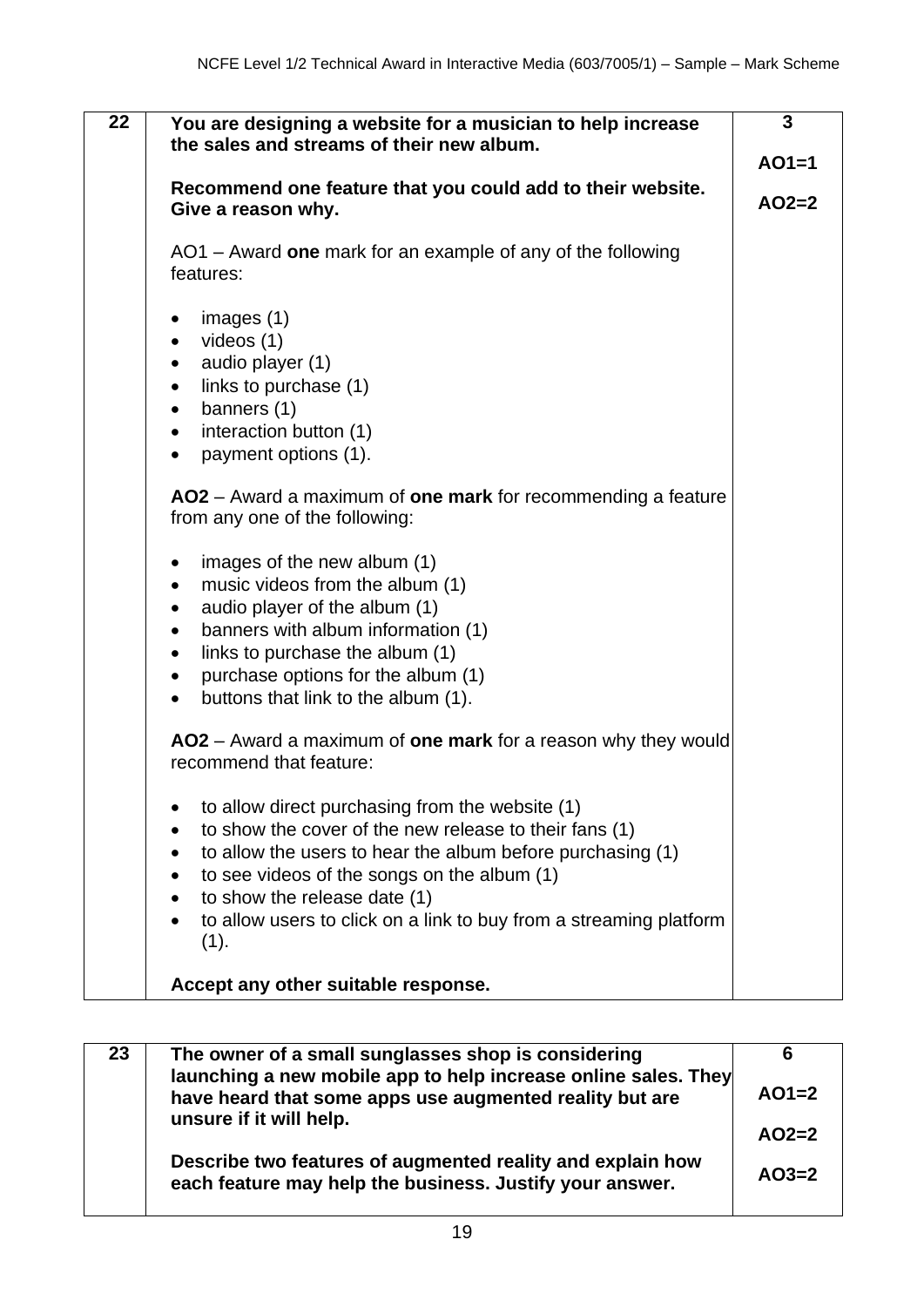Award **one** mark for each example of a feature, up to a **maximum** of **two** marks. **AO1** – Examples of suitable features include:

- body and head tracking (1)
- graphics (1)
- menu $(1)$
- buttons (1)
- media assets (1).

Award **one** further mark for describing the feature in context, up to a **maximum** of **two** marks.

**AO2** – Examples of feature description could include reference to:

- (body and head tracking) adjusts the selected sunglasses to fit their face shape and facial features (1)
- (graphics) may help the app be more visual (1) and link to the brand identity (1)
- (menu) may help keep the app easy to use (1) by directing you to the right page (1)
- (buttons) can help navigate the different features, such as launching the AR function (1)
- (media assets) thumbnails of the different products can be included (1).

Award **one** further mark for an explanation of how the selected feature of augmented reality my help the business, up to a **maximum** of **two** marks.

**AO3** – Explanations/justifications of how the selected features of augmented reality may help the business could include:

- (adjusts the selected sunglasses to fit their face shape and facial features)
	- o allows the customer to see if the sunglasses suit them more accurately (1)
	- o removes the need to resize the actual product, saving the business time and costs (1)
- (may help the app be more visual and link to the brand identity)
	- $\circ$  this could encourage greater engagement with the app (1)
	- o increase the reach/awareness of the business brand (1)
	- $\circ$  lead to greater sales (1)
- (may help keep the app easy to use by directing you to the right page)
	- $\circ$  this could lead to a more positive audience experience (1)
	- $\circ$  could help increase the apps reviews/ratings (1)
	- $\circ$  increase its popularity (1)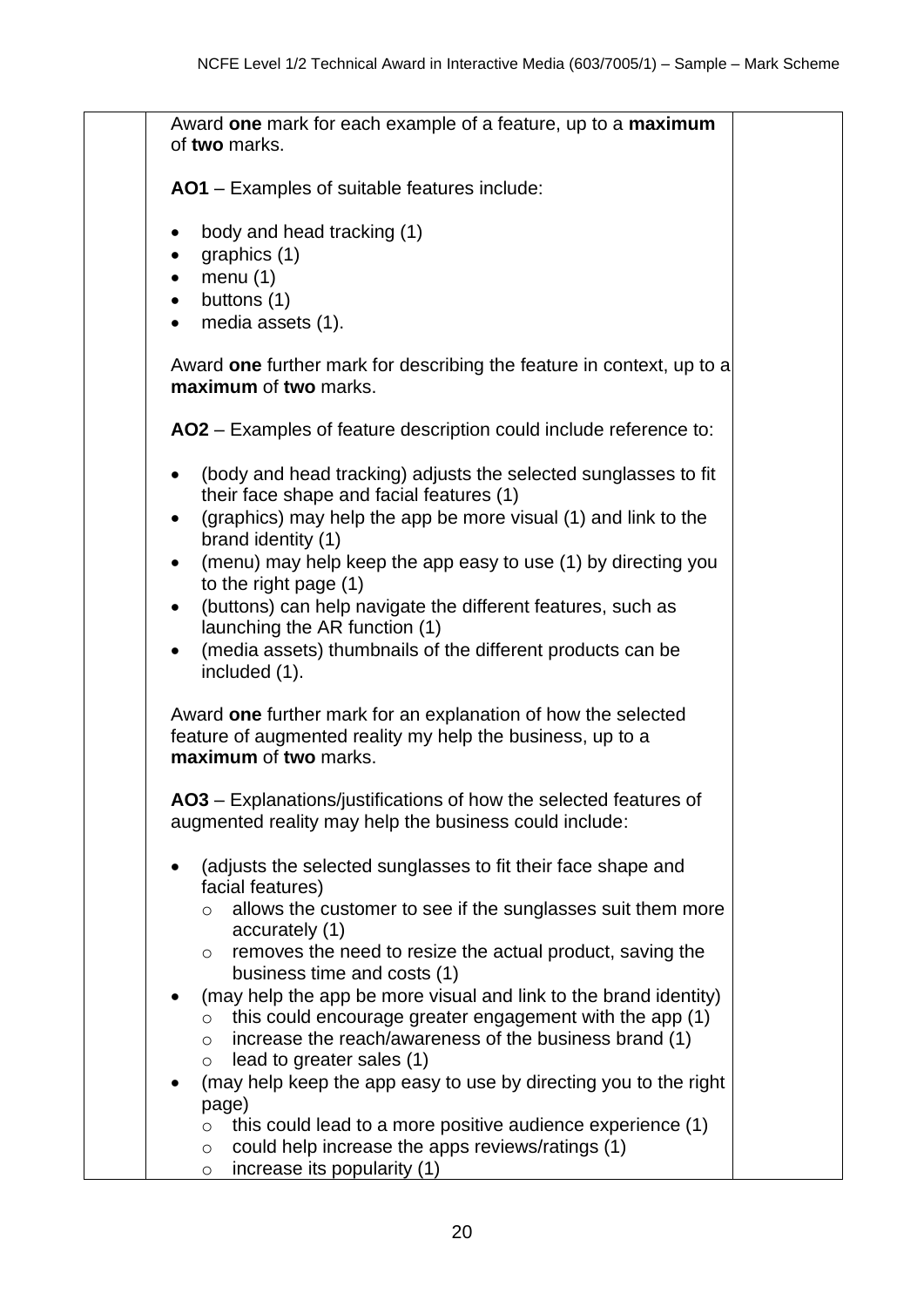| (can help navigate the different features, such as launching the<br>$\bullet$<br>AR function)<br>this makes the app more interactive for the audience (1)<br>$\circ$<br>allows the audience to try more sunglasses than can be<br>$\circ$<br>displayed in a small shop (1)<br>(thumbnails of the different products can be included) as the<br>$\bullet$<br>shop is small, this allows the owner to increase its product range<br>(1) which may help increase sales (1). |
|--------------------------------------------------------------------------------------------------------------------------------------------------------------------------------------------------------------------------------------------------------------------------------------------------------------------------------------------------------------------------------------------------------------------------------------------------------------------------|
| Accept any other suitable response.                                                                                                                                                                                                                                                                                                                                                                                                                                      |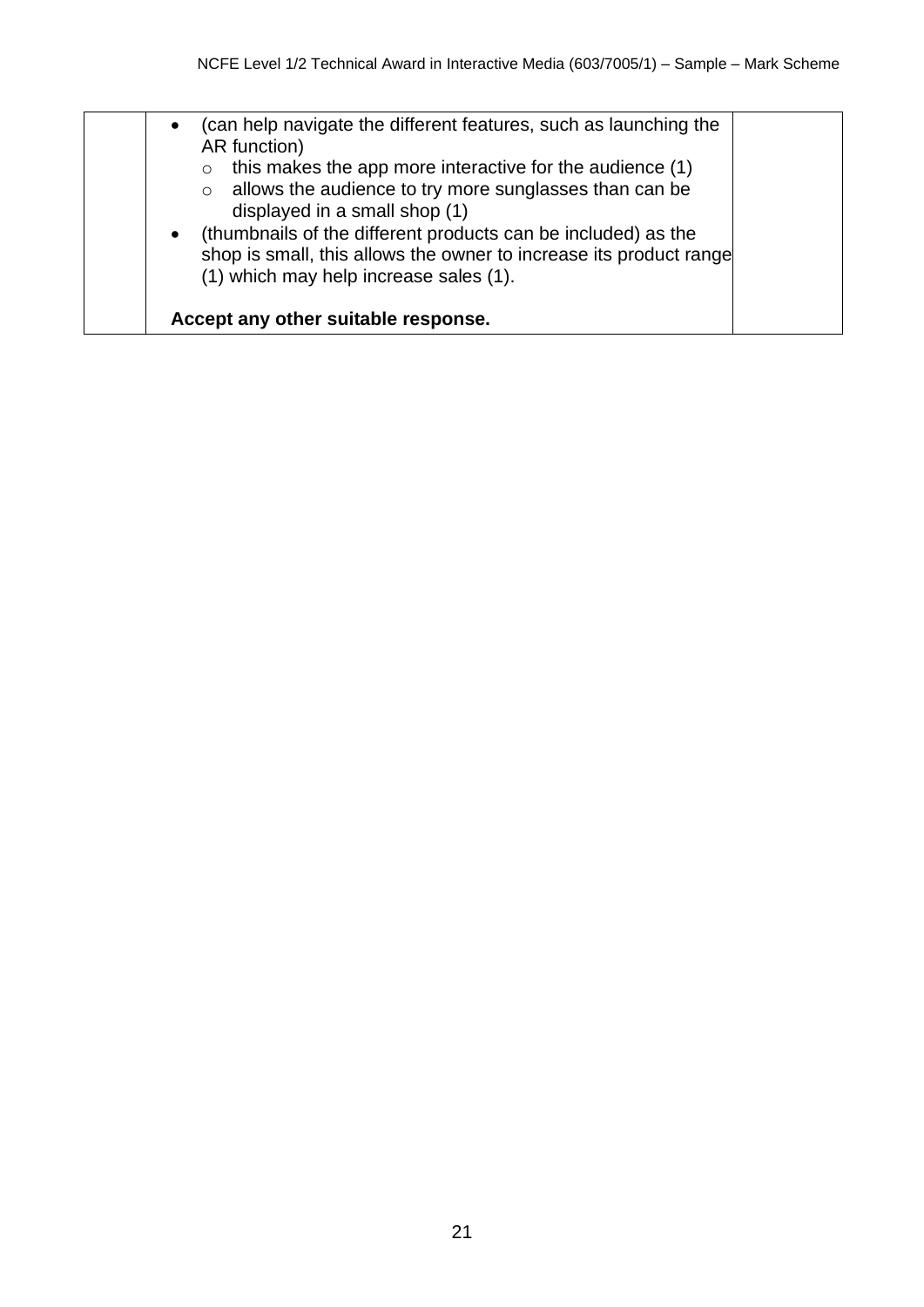### **Section D Total for this section: 21 marks**

|              |                                                                                                                                                                                                                     | $AO1=3$ |
|--------------|---------------------------------------------------------------------------------------------------------------------------------------------------------------------------------------------------------------------|---------|
|              | Your answer should include an explanation of how and why<br>you would use each of these three ways.                                                                                                                 | $AO2=3$ |
| <b>Marks</b> | <b>Description</b>                                                                                                                                                                                                  | $AO3=3$ |
|              | AO3 - Excellent examples of the effects on their<br>interactive media product creation, with highly<br>considered reasoning and judgement. Responses<br>are highly relevant and evidence a strong<br>understanding. |         |
| $7 - 9$      | AO2 – Excellent range of applications used to<br>support ideas. Written response is coherent and<br>clear throughout. Conclusions are highly detailed,<br>balanced and valid throughout.                            |         |
|              | AO1: Excellent knowledge of uses and specific<br>functions relating to the use of the internet, which is<br>fluent with reference to appropriate terms and<br>language.                                             |         |
|              | AO3 - Reasonable examples of the effects on their<br>interactive media product creation, with considered<br>reasoning and judgement. Responses are mostly<br>relevant and evidence understanding.                   |         |
| $4 - 6$      | AO2 - Reasonable range of applications used to<br>support ideas. Written response is clear throughout.<br>Conclusions are mostly detailed, balanced and<br>valid throughout.                                        |         |
|              | AO1: Reasonable knowledge of uses and specific<br>functions relating to the use of the internet, which<br>references mostly appropriate terms and language.                                                         |         |
|              | AO3 - Limited examples of the effects on their<br>interactive media product creation, with limited<br>reasoning and judgement. Responses are limited in<br>their relevance and understanding.                       |         |
| $1 - 3$      | AO2 - Limited range of applications used to support<br>ideas. Written response is limited. Conclusions are<br>limited in detail and balance and may not be valid<br>throughout.                                     |         |
|              | AO1: Limited knowledge of uses and specific<br>functions relating to the use of the internet, with<br>limited reference to appropriate terms and language.                                                          |         |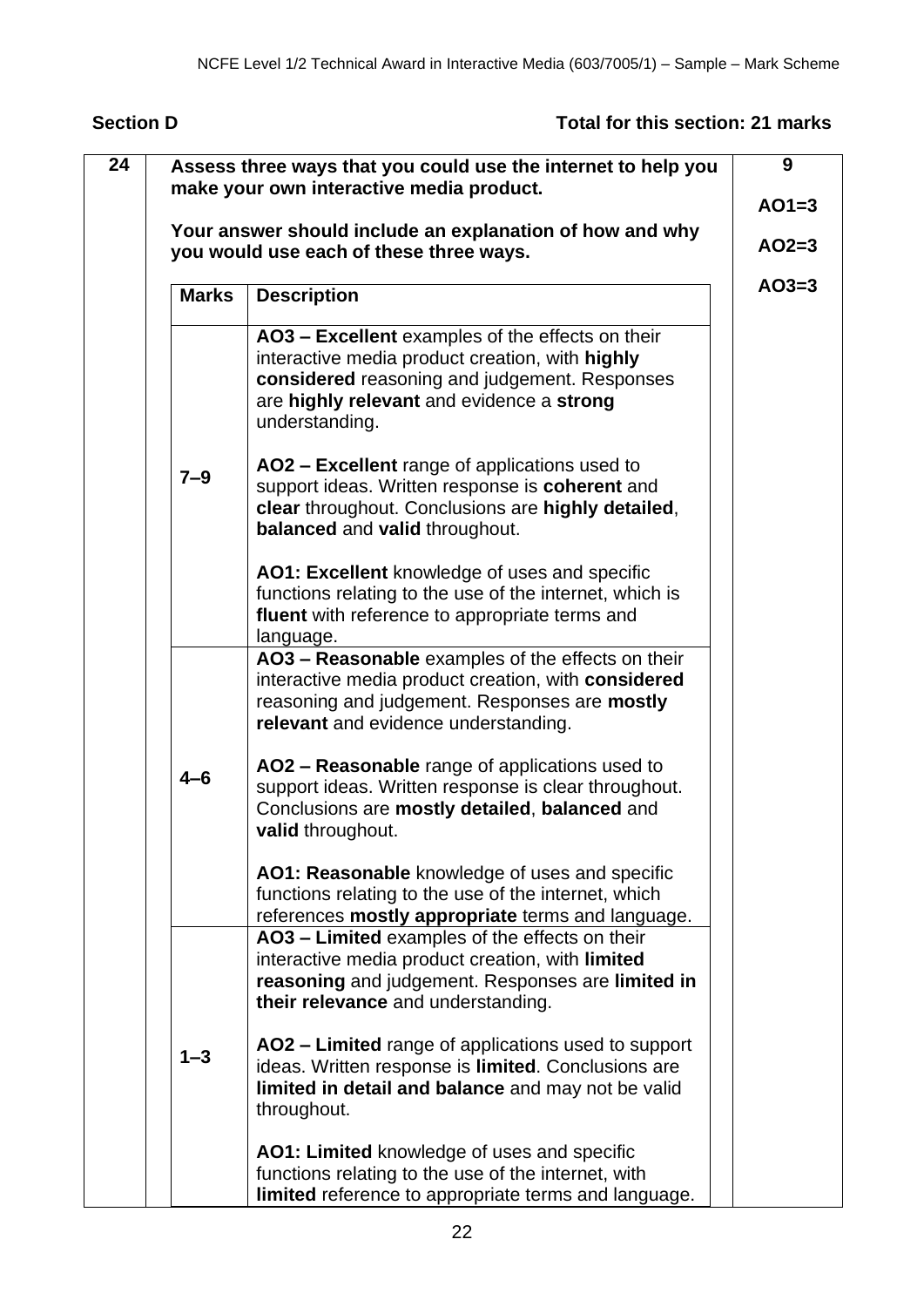|           | No rewardable material.                                                                                                                                                                                                                                                                                                          |  |
|-----------|----------------------------------------------------------------------------------------------------------------------------------------------------------------------------------------------------------------------------------------------------------------------------------------------------------------------------------|--|
|           |                                                                                                                                                                                                                                                                                                                                  |  |
|           | Examiners are reminded that indicative content reflects content-<br>related points that a learner may make but is not an exhaustive list,<br>nor is it a model answer. Learners may make all, some or none of<br>the points included in the indicative content. Learners must be<br>credited for any other appropriate response. |  |
|           | It is not a requirement that the learner formulate a response<br>specifically against each assessment objective as laid out in<br>the indicative content (IC).                                                                                                                                                                   |  |
|           | A learner's demonstration of recall (AO1) and application (AO2)<br>of knowledge and understanding can be implied through the<br>learner's ability to assess the question topic required of AO3.                                                                                                                                  |  |
|           | <b>Indicative content</b>                                                                                                                                                                                                                                                                                                        |  |
|           | AO1 – Examples of use for the internet can include any valid<br>refence to:                                                                                                                                                                                                                                                      |  |
|           | to do research                                                                                                                                                                                                                                                                                                                   |  |
| $\bullet$ | to find assets                                                                                                                                                                                                                                                                                                                   |  |
| $\bullet$ | to purchase items                                                                                                                                                                                                                                                                                                                |  |
| $\bullet$ | educational reasons                                                                                                                                                                                                                                                                                                              |  |
| $\bullet$ | specific information seeking                                                                                                                                                                                                                                                                                                     |  |
| $\bullet$ | entertainment (for example, streaming)<br>to find social apps                                                                                                                                                                                                                                                                    |  |
| $\bullet$ | because they have forgotten the name of the website they want                                                                                                                                                                                                                                                                    |  |
|           | to find a person                                                                                                                                                                                                                                                                                                                 |  |
|           | to find the best deal                                                                                                                                                                                                                                                                                                            |  |
|           | to look for inspiration                                                                                                                                                                                                                                                                                                          |  |
|           | to download software.                                                                                                                                                                                                                                                                                                            |  |
|           | AO2 – Examples of how they would use the internet can include<br>any valid reference to:                                                                                                                                                                                                                                         |  |
|           | typing in a specific web address                                                                                                                                                                                                                                                                                                 |  |
| ٠         | direct search using a search engine across all                                                                                                                                                                                                                                                                                   |  |
|           | direct search using a search engine across images                                                                                                                                                                                                                                                                                |  |
|           | direct search using a search engine across videos                                                                                                                                                                                                                                                                                |  |
| $\bullet$ |                                                                                                                                                                                                                                                                                                                                  |  |
| ٠         | key word search using a search engine across all                                                                                                                                                                                                                                                                                 |  |
| $\bullet$ | key word search using a search engine across images                                                                                                                                                                                                                                                                              |  |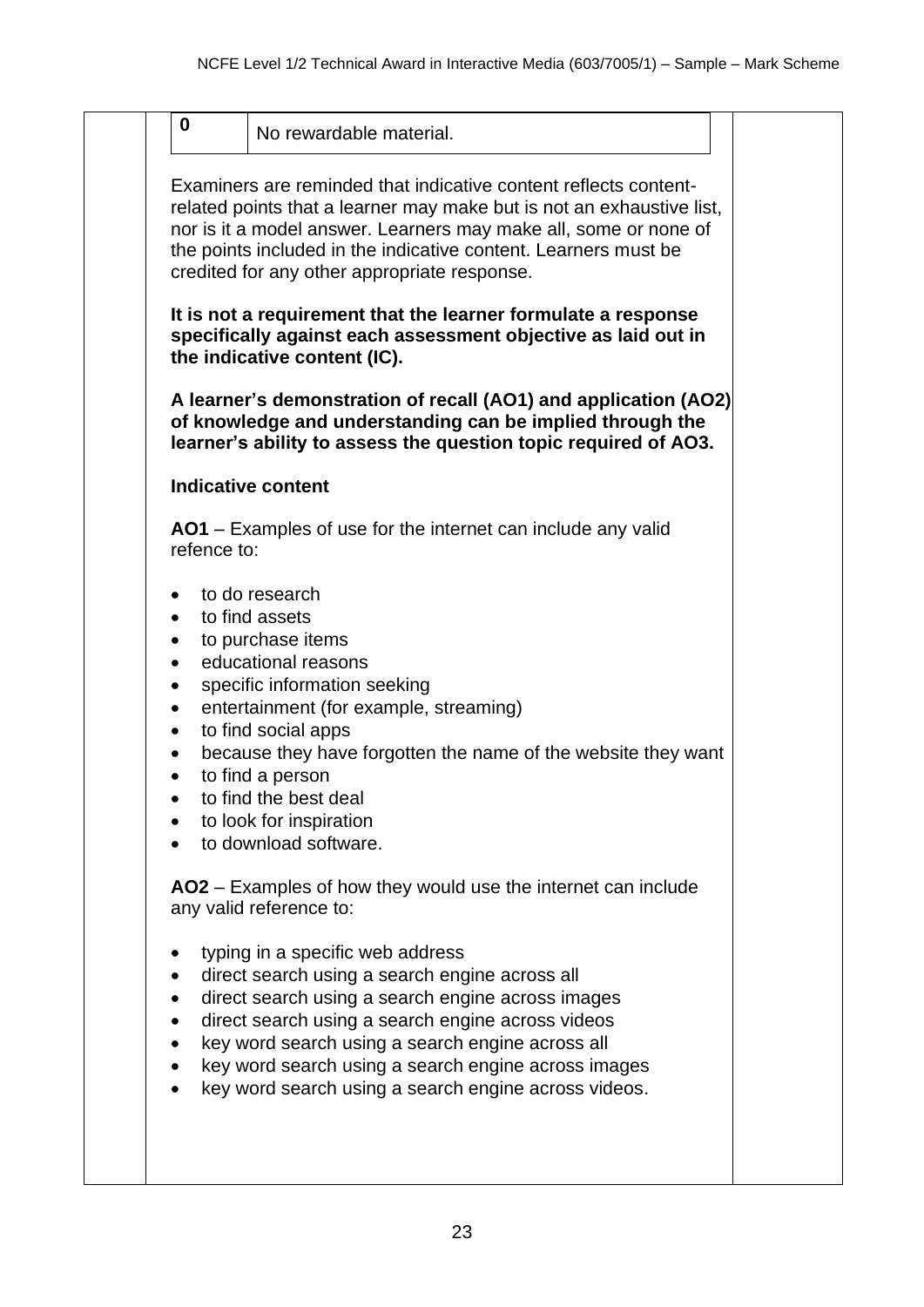**AO3** – Examples of why they would use the internet can include any valid refence to: • it will take me to my desired website

- it will bring up a variety of results that I can browse through
- it will save time
- it can offer the top results
- it can suggest the right search if it was misspelled
- it can bring back links to official records that can be quoted
- it means website addresses do not need to be remembered
- it can highlight sites have been clicked before as they will be a different colour
- it is updated regularly, so the top results will be the most recent
- it allows me to access contact details easily if I do not have them
- it allows me to purchase items online rather than in person.

#### **Accept any other suitable response.**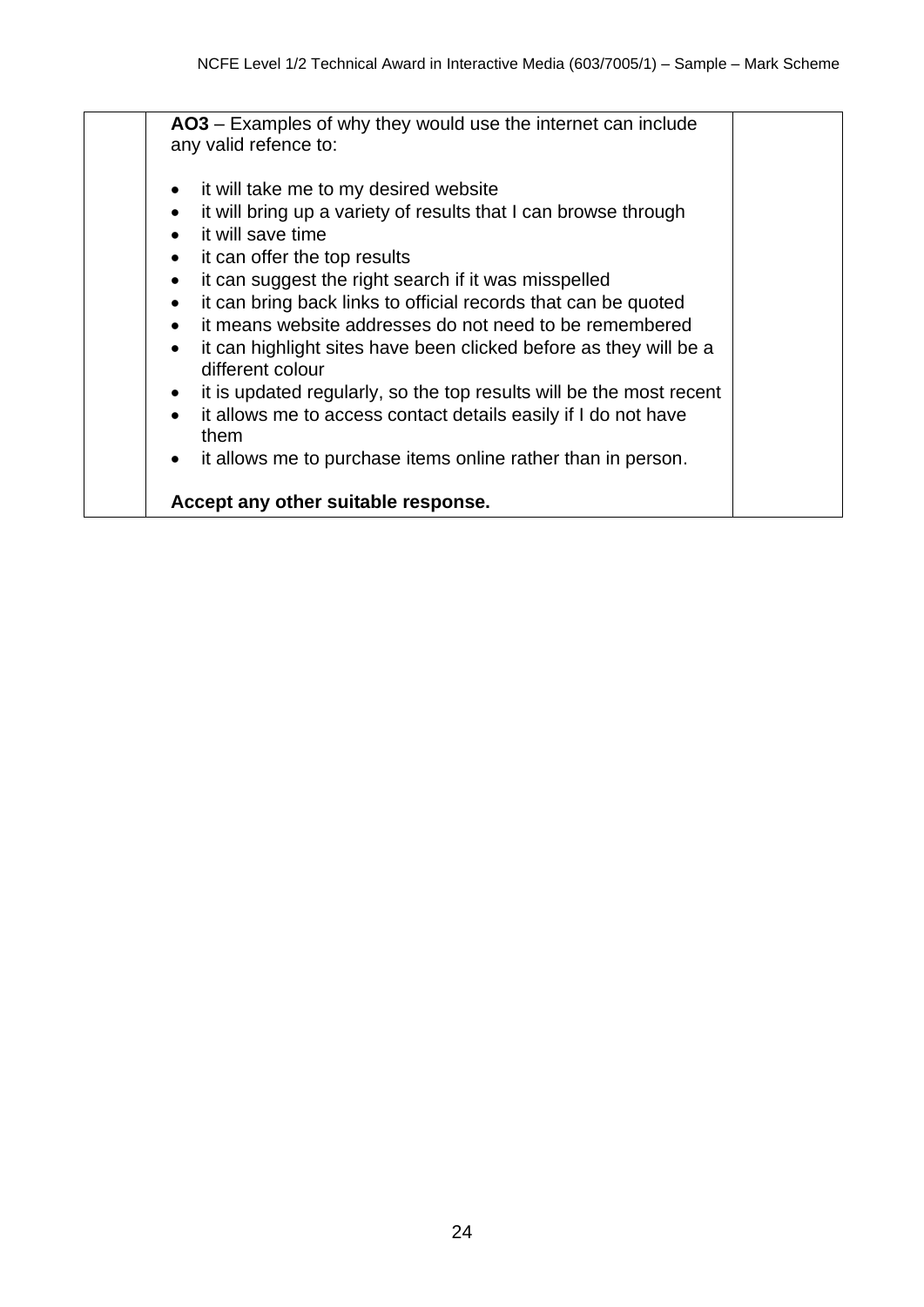|              | Justify why each asset and feature will increase the sales of<br>their shoes.                                                                                                                                                              | $AO3=4$ |
|--------------|--------------------------------------------------------------------------------------------------------------------------------------------------------------------------------------------------------------------------------------------|---------|
| <b>Marks</b> | <b>Description</b>                                                                                                                                                                                                                         |         |
|              | AO3 - Excellent justification for why the assets and<br>features will increase the sales of their shoes, with<br>highly considered reasoning and judgement.<br>Responses are highly relevant to real world<br>scenarios and product sales. |         |
| $10 - 12$    | AO2 - Excellent range of assets and features used<br>that are fully accurate to creating mobile apps.<br>Written response is coherent and clear throughout.                                                                                |         |
|              | AO1: Excellent knowledge of assets and features<br>which is fluent with reference to appropriate terms<br>and language.                                                                                                                    |         |
|              | AO3 - Good justification for why the assets and<br>features will increase the sales of their shoes with<br>considered reasoning and judgement. Responses<br>are mostly relevant to real world scenarios and<br>product sales.              |         |
| $7 - 9$      | AO2: Good range of assets and features used that<br>are mostly accurate to creating mobile apps. Written<br>response is <b>clear</b> throughout.                                                                                           |         |
|              | AO2 - Good knowledge of assets and features,<br>which is fluent with reference to mostly appropriate<br>terms and language.                                                                                                                |         |
| $4 - 6$      | AO3 – Reasonable justification for why the assets<br>and features will increase the sales of their shoes<br>with some reasoning and judgement. Responses will<br>have some relevance to real world scenarios and<br>product sales.         |         |
|              | AO2 - Reasonable range of assets and features<br>used that have some accuracy in relation to creating<br>mobile apps. Written response will have some detail<br>but may not be clear throughout.                                           |         |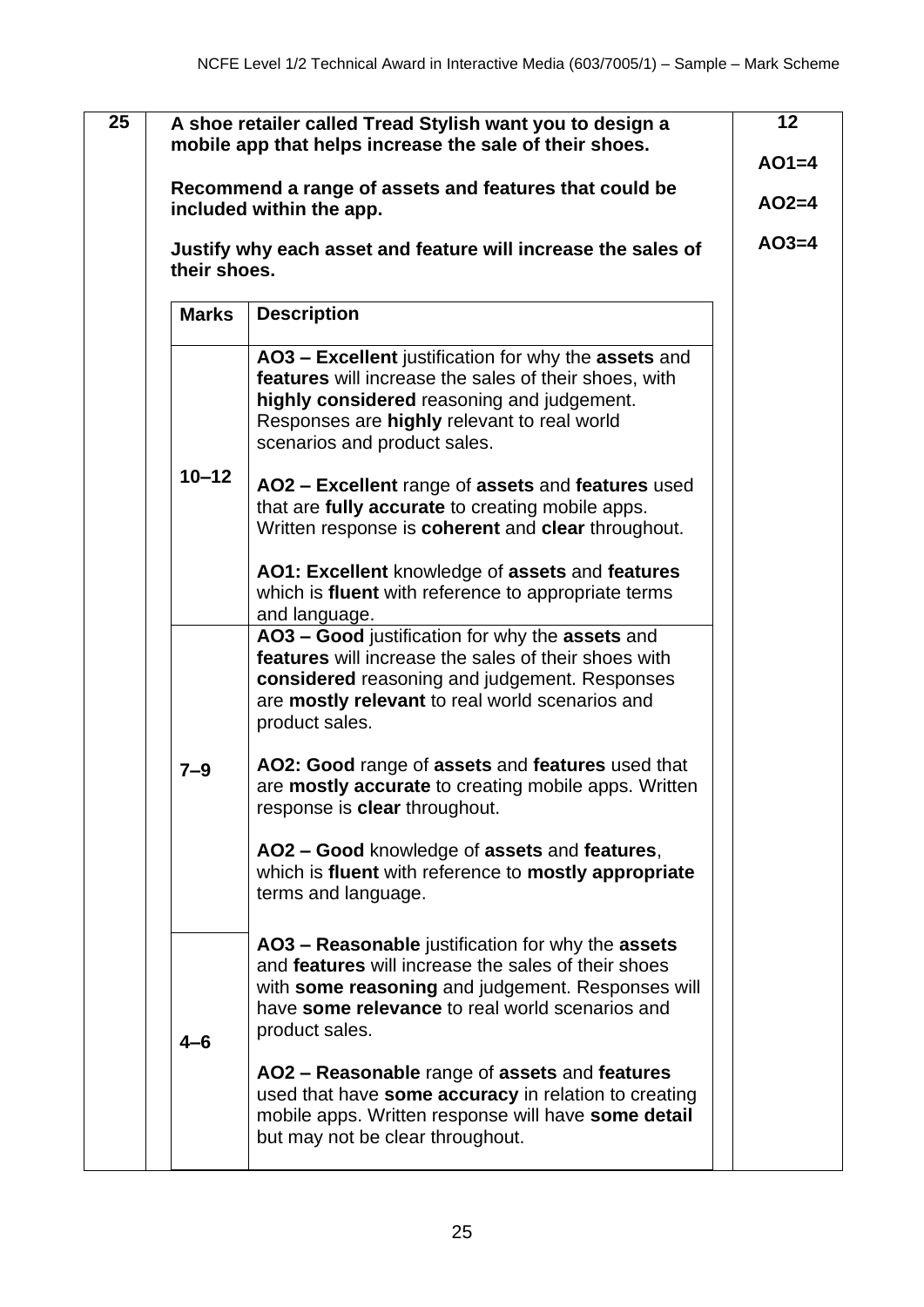|          | AO3 - Limited justification for why the assets and<br>features will increase the sales of their shoes with<br>limited reasoning and judgement. Responses will<br>have minimal relevance to real world scenarios and<br>product sales. |
|----------|---------------------------------------------------------------------------------------------------------------------------------------------------------------------------------------------------------------------------------------|
| $1 - 3$  | AO2 - Limited range of assets and features used<br>that have limited accuracy in relation to creating<br>mobile apps. Written response is limited in detail<br>throughout.                                                            |
|          | AO1: Limited knowledge of assets and features with<br>limited reference to minimally appropriate terms<br>and language.                                                                                                               |
| $\bf{0}$ | No rewardable material.                                                                                                                                                                                                               |

nor is it a model answer. Learners may make all, some or none of the points included in the indicative content. Learners must be credited for any other appropriate response.

**It is not a requirement that the learner formulate a response specifically against each assessment objective as laid out in the indicative content (IC).** 

**A learner's demonstration of recall (AO1) and application (AO2) of knowledge and understanding can be implied through the learner's ability to recommend and justify, required of AO3.** 

#### **Indicative content**

**Assets:**

**AO1** – Examples of valid assets:

- image
- video
- audio.

**AO2** – Explanation of the application of assets can include any valid reference to:

- the display of imagery of the product for sale on the mobile app
- the application of various types of typography as part of the mobile app
- the application of branding as part of the mobile app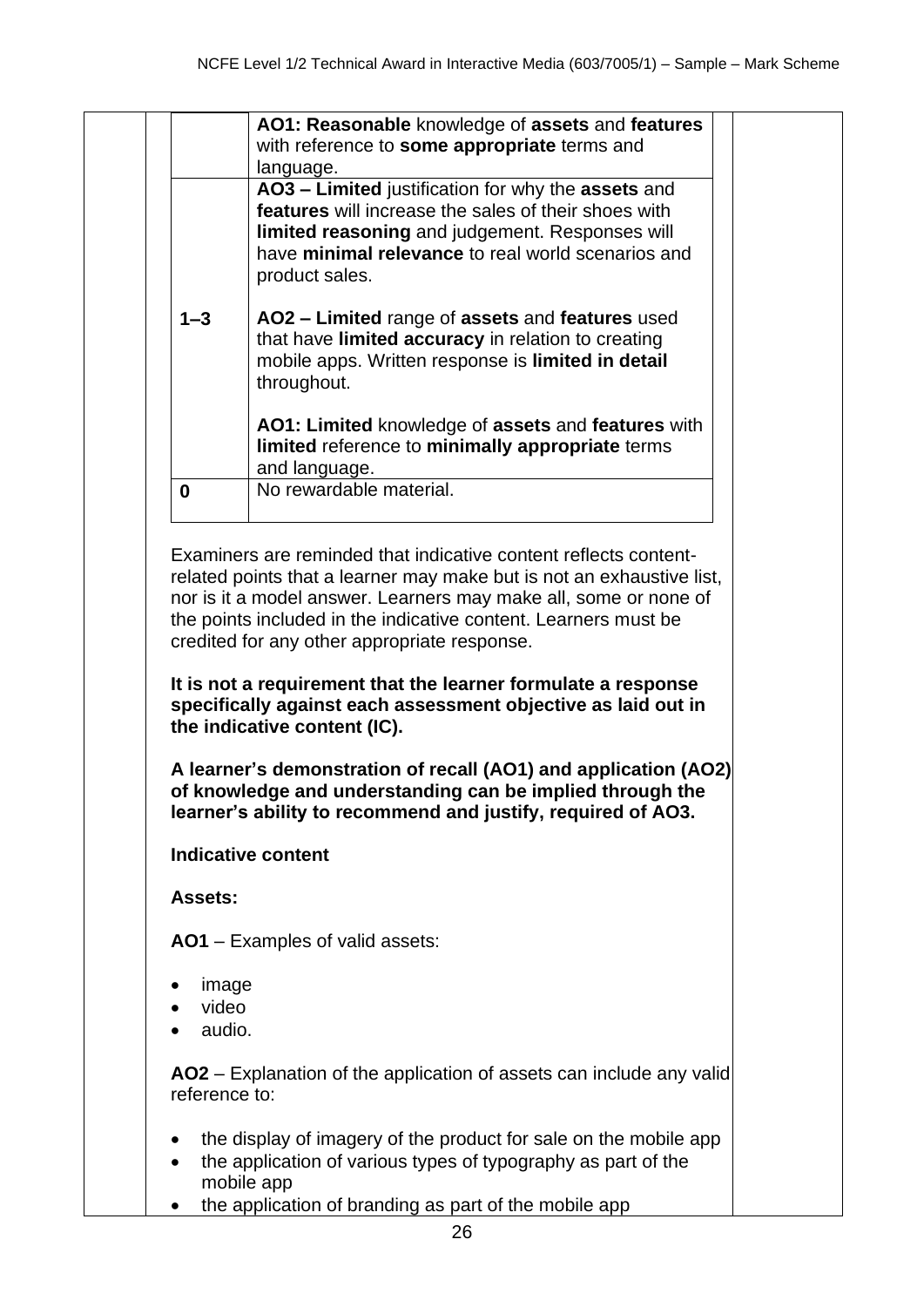| application of layout/how assets are displayed.<br>$\bullet$                     |  |
|----------------------------------------------------------------------------------|--|
| AO3 – Effects on the customer can include any valid reference to:                |  |
| inspiring customers to see all of the items for sale easily                      |  |
| inspiring customers to purchase<br>drawing the attention of potential customers. |  |
|                                                                                  |  |
| NB: learners can achieve a maximum of six marks for assets.                      |  |
| <b>Features:</b>                                                                 |  |
| <b>AO1</b> – Examples of valid features:                                         |  |
| banner                                                                           |  |
| links                                                                            |  |
| social media icons                                                               |  |
| navigation bar                                                                   |  |
| drop down menu                                                                   |  |
| interaction button                                                               |  |
| e-commerce/sales                                                                 |  |
| interactive design                                                               |  |
| favourites<br>$\bullet$                                                          |  |
| bag/basket/trolley                                                               |  |
| subscription button                                                              |  |
| contact us                                                                       |  |
| chat option                                                                      |  |
| customer account/sign in.                                                        |  |
| AO2 – Application of features can include any valid reference to:                |  |
| enhanced customer experience due to enhanced functionality                       |  |
| including features to accommodate the needs a of different                       |  |
| types of client                                                                  |  |
| ease of navigation                                                               |  |
| ease of use                                                                      |  |
| saving the customer.                                                             |  |
| AO3 – Effects on the customer can include any valid reference to:                |  |
| inspiring customers to engage                                                    |  |
| inspiring customers to purchase                                                  |  |
| enhanced sales                                                                   |  |
| drawing the attention of potential customers.                                    |  |
| NB: Learners can achieve a maximum of six marks for features.                    |  |
| Accept any other suitable response.                                              |  |